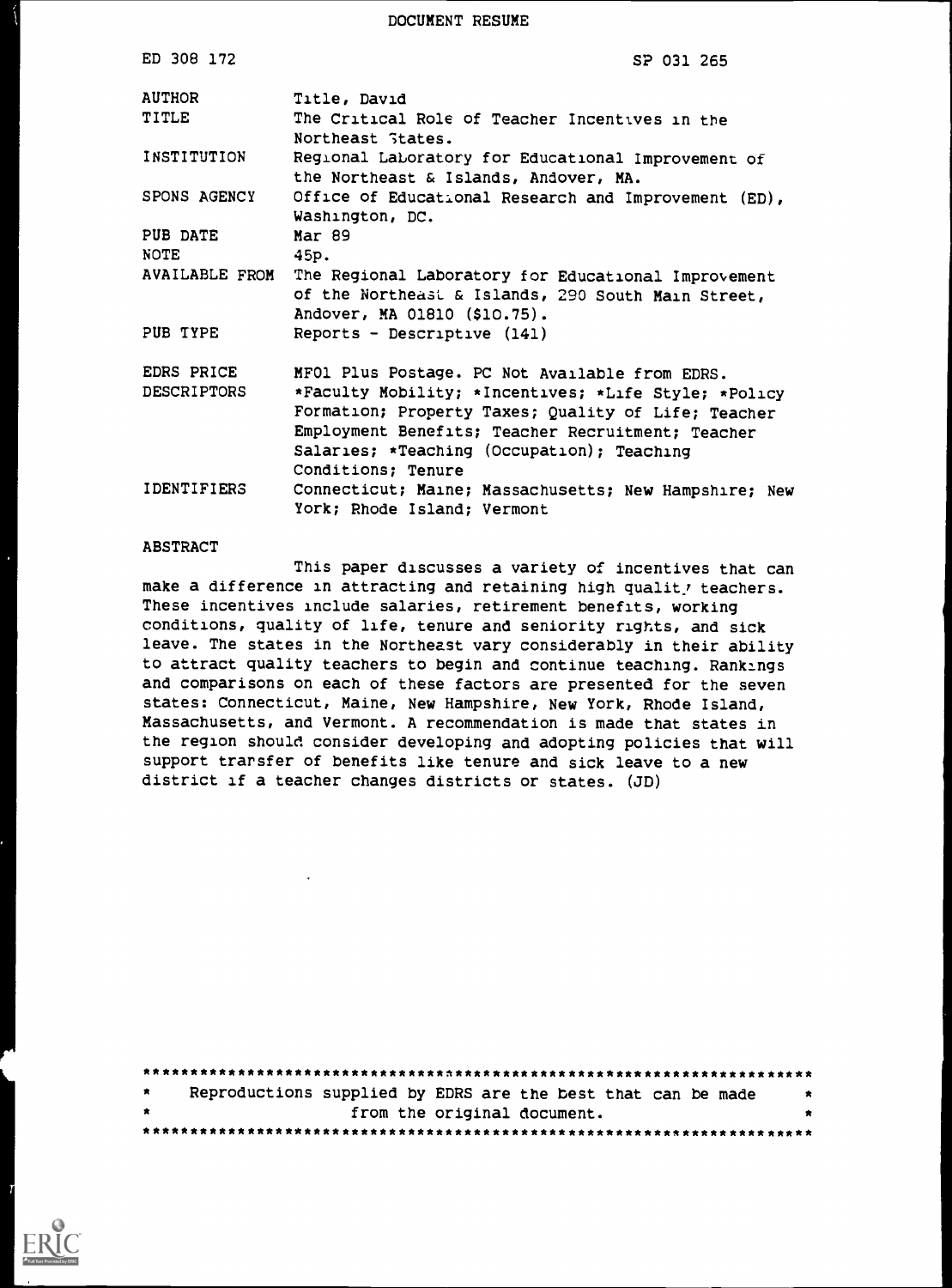# The Critical Role of Teacher Incentives in the Northeast States

David Title

"PERM/SSION TO REPRODUCE THIS MATERIAL IN MICROFICHE ONLY HAS BEEN GRANTED BY

D. P. Crandall

TO THE EDUCATIONAL RESOURCES INFORMATION CENTER (ERIC)"



31 265

The Regional Laboratory for Educational Improvement of the Northeast & Islands

U S. DEPARTMENT OF EDUCATION<br>Offici- of Educational Research and Improvement Offici of Educational Research and Improvement EDUCATIONAL RESOURCES INFORMATION CENTER (ER'CI

11111111111111111mimimm

 $\mathbb{R}^2$ 

- This document has been reproduced as<br>received from the person or organization<br>originating it
- " Minor changes have been made to improve<br>reproduction quality
- Points of view or opinions stated in this docu<br>ment: do: not: necessarily: represent: official<br>QERI position or policy

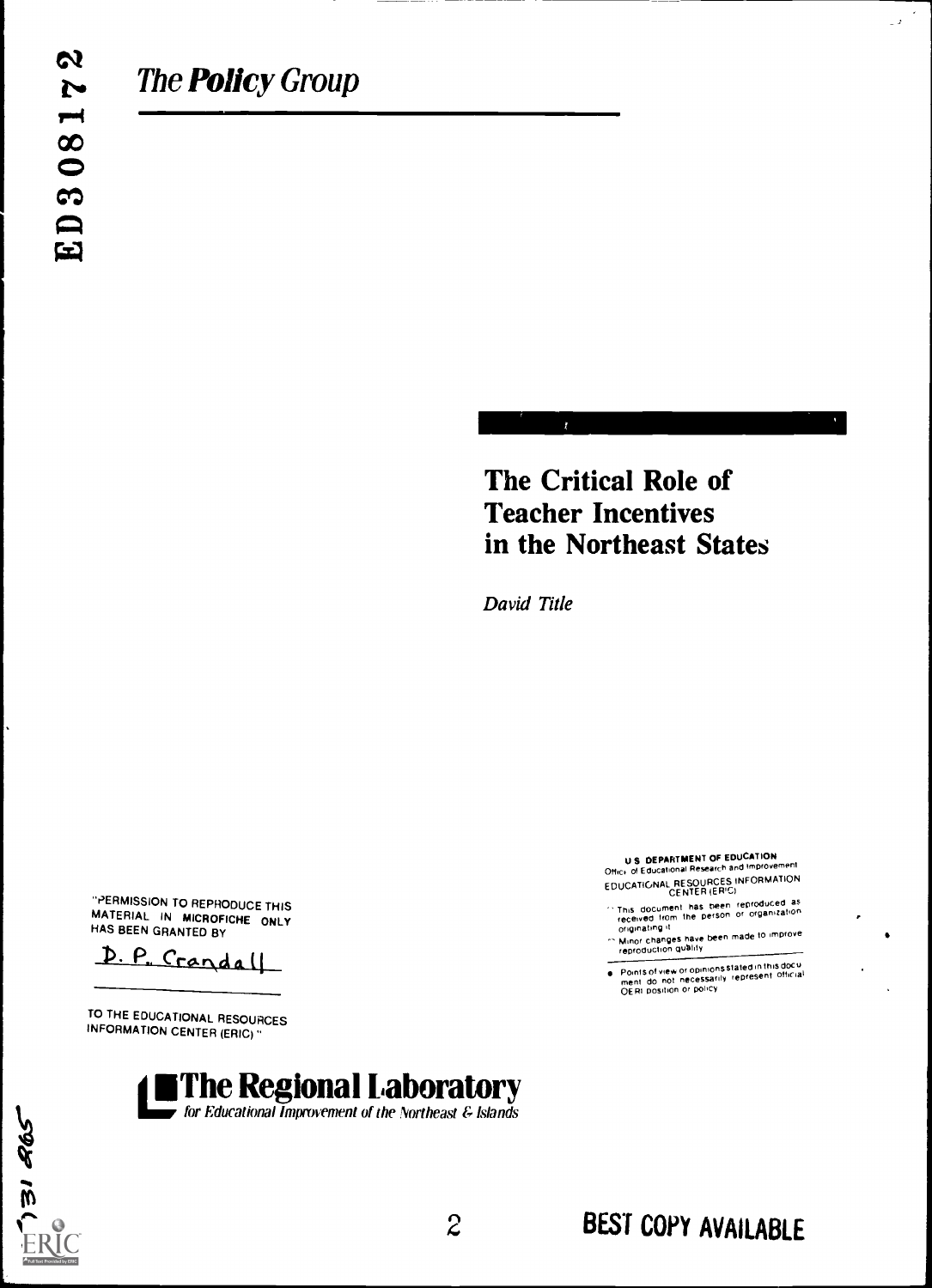## The Critical Role of Teacher Incentives in the Northeast States

David Title

March, 1989

The Regional Laboratory for Educational Improvement of the Northeast and Islands 290 South Main Street Andover, Massachusetts 01810

Sponsored by The Office of Educational Research and Improvement, U.S. Department of Education

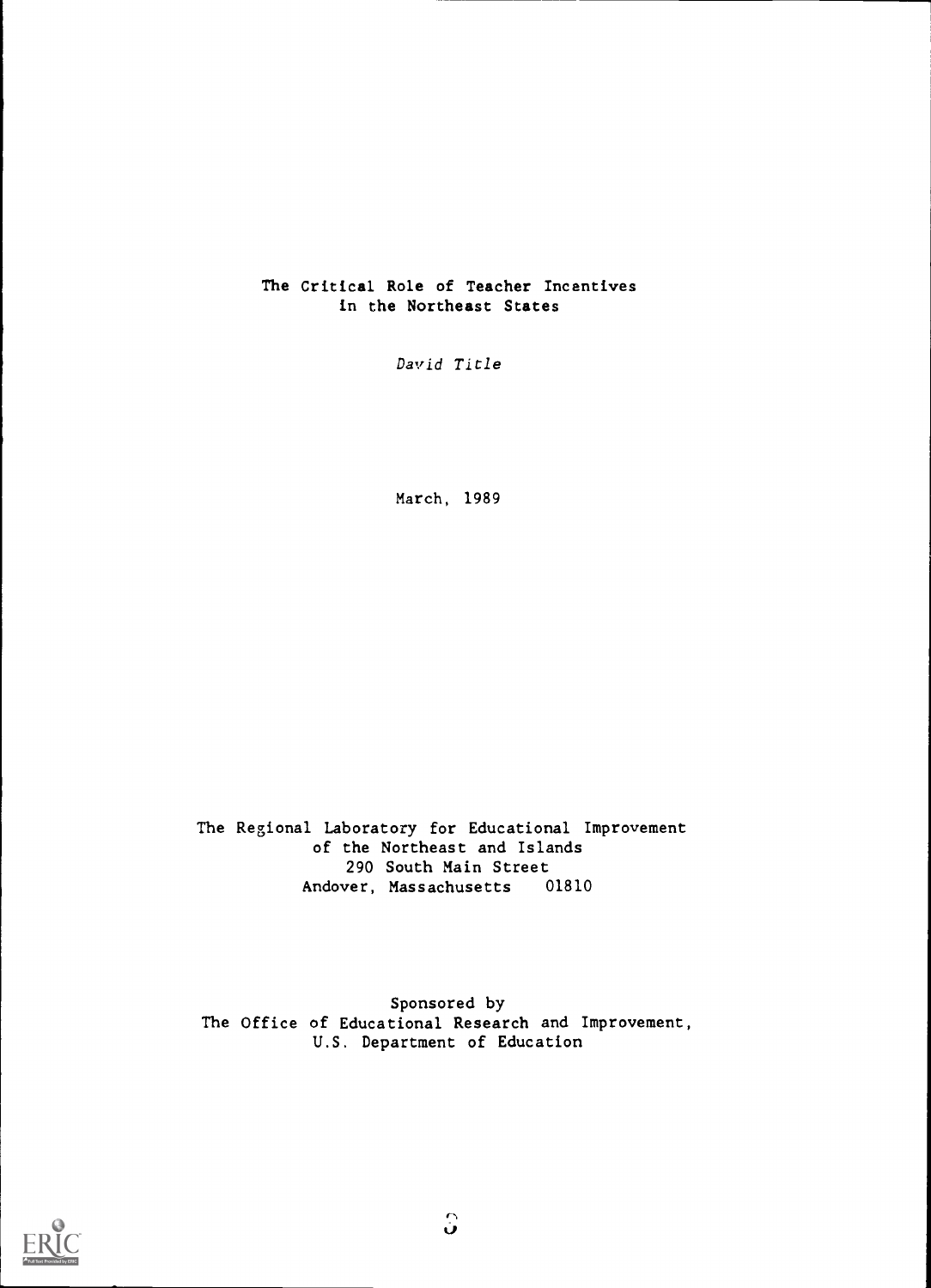## The Critical Role of Teacher Inventives in the Northeast States

 $\ddot{\phantom{a}}$ 

|     | Overview and Purpose (e.g. $\ldots$ and $\ldots$ and $\ldots$ and $\ldots$ and $\ldots$ and $\ldots$ and $\ldots$                                                                                                                   |  |
|-----|-------------------------------------------------------------------------------------------------------------------------------------------------------------------------------------------------------------------------------------|--|
| Ι.  | Incentives that Matter -- Salaries 3                                                                                                                                                                                                |  |
| H.  | Incentives that Matter -- Working Conditions 6                                                                                                                                                                                      |  |
|     |                                                                                                                                                                                                                                     |  |
| IV. | Quality of Life and Cost-of-Living in the Northeast States 13                                                                                                                                                                       |  |
| V.  | Tenure, Seniority, and Sick Leave (a) and (b) and (b) and (b) and (b) and (b) and (b) and (b) and (b) and (b) and (b) and (b) and (b) and (b) and (b) and (b) and (b) and (b) and (b) and (b) and (b) and (b) and (b) and (b)<br>17 |  |
| VI. | Conclusions and Policy Issues (Allen Barnett and Allen Barnett and Policy Issues (Allen Barnett and Allen Barnett and Allen Barnett and Allen Barnett and Allen Barnett and Allen Barnett and Allen Barnett and Allen Barnett<br>19 |  |
|     | -20                                                                                                                                                                                                                                 |  |
|     |                                                                                                                                                                                                                                     |  |
|     | Appendix A:<br>26<br>SMSA Ranking Tables                                                                                                                                                                                            |  |
|     | Appendix B:<br>Metro Areas and Component Counties<br>31                                                                                                                                                                             |  |
|     | Appendix C:<br>Population in Metropolitian Areas in the Northeast.<br>36                                                                                                                                                            |  |
|     | Figure 1:<br>1987-88 Teacher Salary Matrix 5                                                                                                                                                                                        |  |
|     | Figure 2:<br>Working Conditions Matrix 8                                                                                                                                                                                            |  |
|     | Figure 3:<br>Retirement Matrix 12                                                                                                                                                                                                   |  |
|     | Table 1:<br>Retirement Comparisons 11                                                                                                                                                                                               |  |
|     | Table 2:<br>Ranking of States in the Northeast on Nine Factors<br>of Quality of Life $\ldots$ 14                                                                                                                                    |  |
|     | Table 3:<br>15                                                                                                                                                                                                                      |  |
|     | Table 4:<br>Per Capita Tax Burden<br>15                                                                                                                                                                                             |  |
|     | Table 5:<br>Property Taxes and a subset of the set of the set of the set of the set of the set of the set of the set of the<br>16                                                                                                   |  |
|     | Table 6:<br>Homeowner Costs in the Northeast 16                                                                                                                                                                                     |  |

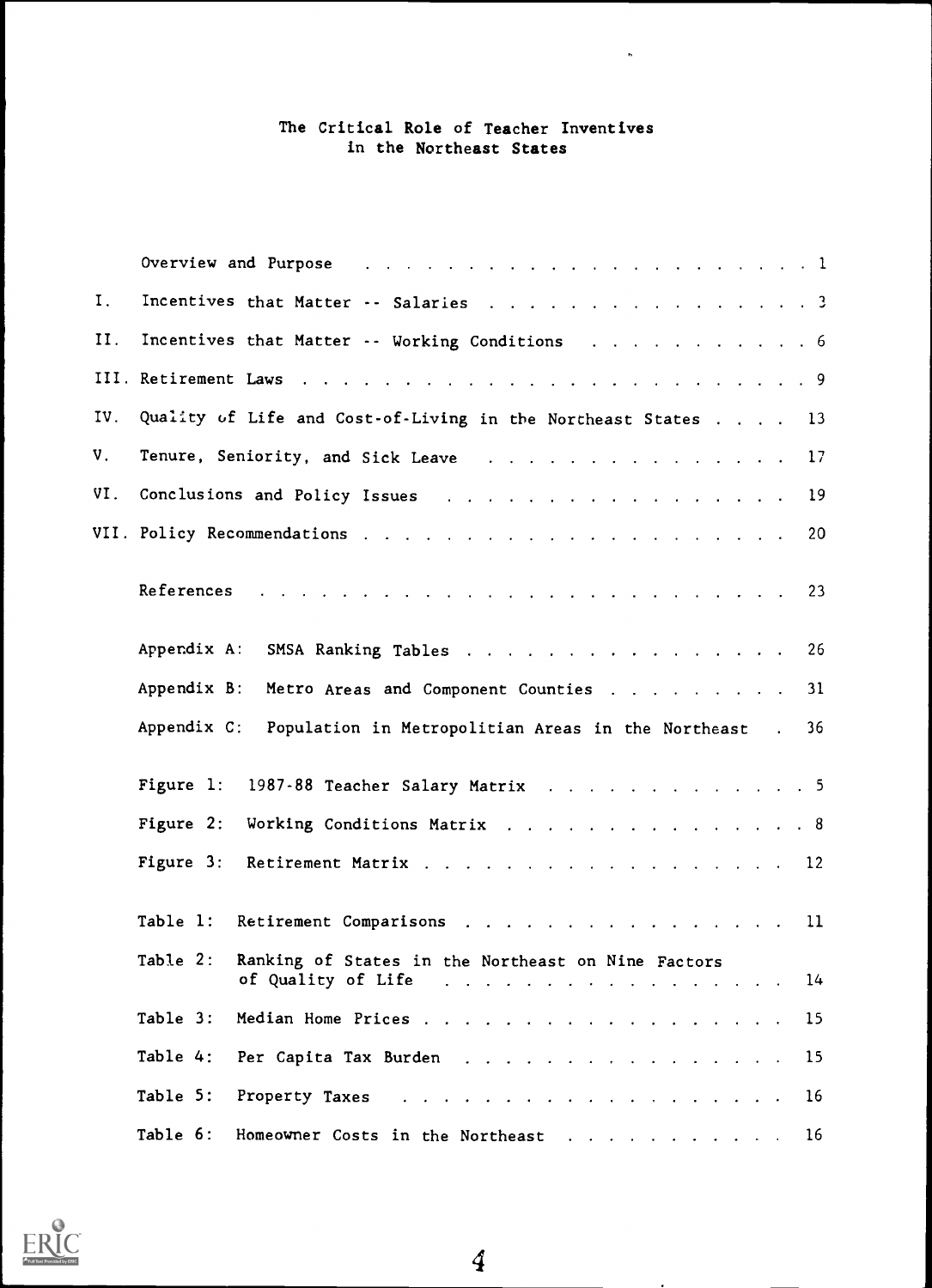Overview and Purpose

Some states experience teacher shortages in some teaching disciplines while others find themselves with a teacher surplus. Because the distribution of qualified teachers is uneven, some states find many qualified applicants for each position and others find it increasingly difficult to attract quality applicants. Attracting competent teachers to the areas of shortage is a legitimate concern for policymakers trying to provide a quality education.

As demand for teachers increases over the next decade because of increasing enrollment, a critical concern for policymakers in the Northeast will be expanding the supply of qualified teachers willing to work in the region's<br>schools. Three sources will supply the bulk of teachers for any given Three sources will supply the bulk of teachers for any given state: new college graduates, certified teachers not currently in teaching positions, and teachers from neighboring states certifiable in another state. The extent to which a state can attract the potential teachers from these sources into the teaching profession in its state will determine whether its supply of quality teachers will be sufficient to meet anticipated demand.

Potential teachers from all three sources have alternatives to entering teaching that may be quite attractive. New college graduates may choose to work in private businesses. Former teachers may find their new lifestyles (raising children or new job or both) quite attractive. Finally, most teachers in a given state may find it attractive to stay in their positions -- or, if dissatisfied, to leave teaching altogether. In short, many potentially qualified teachers have significant incentive to choose a nonteaching alternative.

On the other hand, there are people in these three groups who would become teachers, re-enter the profession, or move if the job were attractive enough. These are potential teachers "on the froce": the undecided certified college graduate; the homemaker who might teach if the salary were high enough to cover the costs of day care; the former teacher itching to get back into the classroom to work with children if the incentives were right; the young teacher in one part of the Northeast looking for a change of scenery. We do not know how many potential teachers are "on the fence." We do know there are some people we cannot attract to teaching n any state no matter what the circumstances. However, making the teaching profession attractive in a given state may just push some potentially qualified teachers onto the teaching side of the fence.

Teachers, then, can be seen as we see other working individuals - responding to incentives that determine whether or not they decide to teach at all, how long they stay in teaching, and in which district they will teach. Not all incentives are monetary, and some states offer greater incentives to potential teachers than other states. Using this framework, we can see why some states have a greater supply of quality teachers to draw upon than others.

<sup>\*</sup>Connecticut, Maine, Massachusetts, New Hampshire, New York, Rhode Island, and Vermont

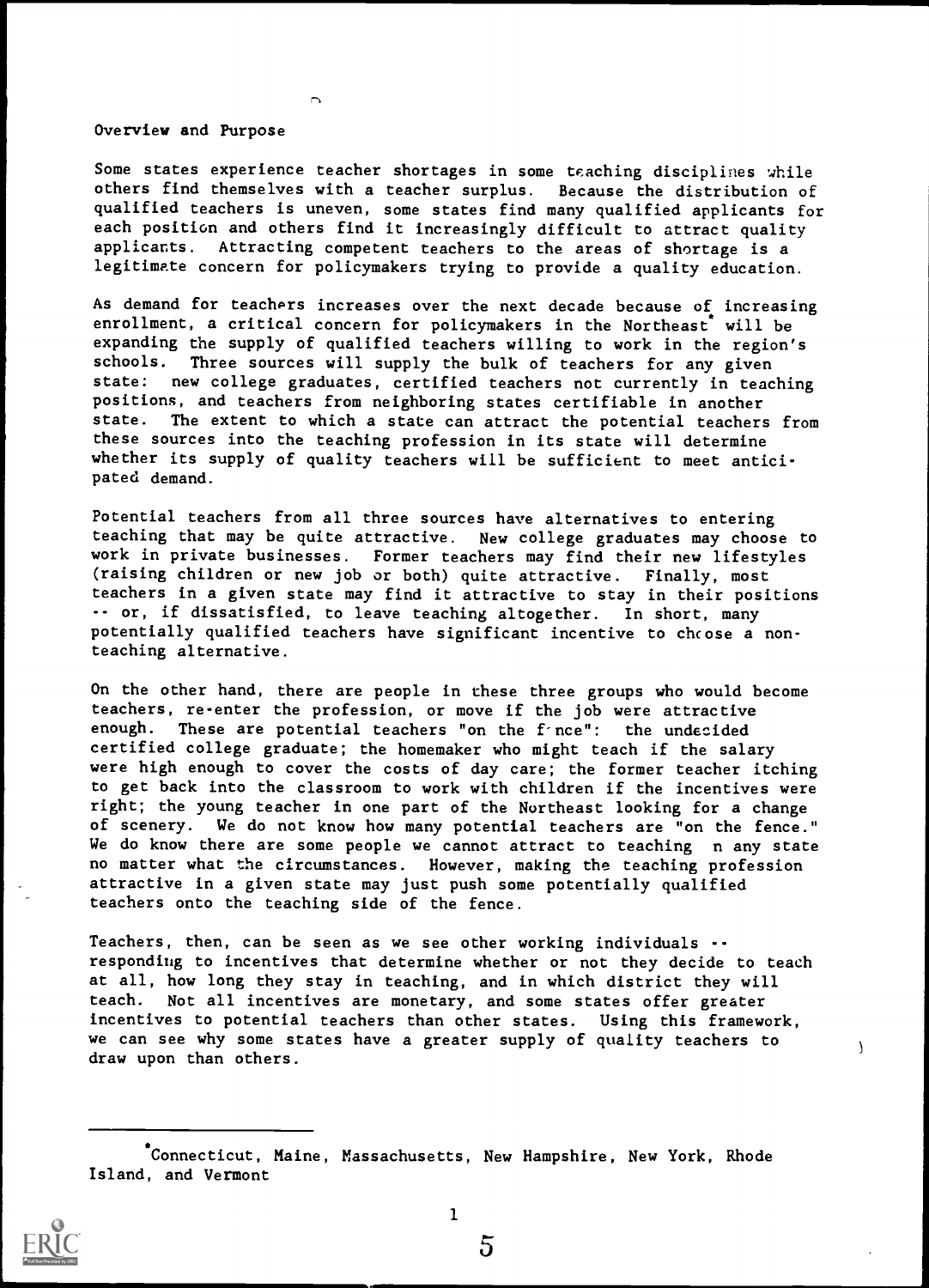Expanding enrollments also provide greater opportunities for teachers to move between states as more teaching jobs become available (Greenberg and McCall, 1974a). The first step in trying to determine the most offective The first step in trying to determine the most effective means of attracting quality teachers to fill these positions is to determine what incentives are important to teachers. These incentives become all the more important in attracting new college graduates, as well as experienced and former teachers, as enrollments increase.

Second, if we are to encourage would-be teachers to move from one state to another, we need to know what factors influence a teacher's decision to move. There is evidence that one-fourth of all teachers have taught in There is evidence that one-fourth of all teachers have taught in two or more states in their careers (Gerardi, 1984). Most research has concentrated on why teachers move within school districts or between school districts in the same state. However, some of this research can help us understand why teachers might move from one state to another.

Third, we need to determine what additional barriers or incentives exist for teachers considering an inter-state move. Some of the factors determining teacher mobility within a state apply as well to inter-state moves, but additional factors need to be considered. The best example of one such factor is a state's retirement laws, which will be examined in detail in Section III of this paper. Having gathered this information on the seven states in the Northeast, we may be able to explain why some states have more difficulty attracting quality teachers than others.

Naturally, substantial intra-state variation exists in the ability to attract quality teachers. While a state as a whole may have no difficulty attracting teachers, individual districts within that state may have an exceedingly difficult time. For example, New York State's average salaries are fairly high for the region, a teacher in that state with a Master's Degree and the maximum years of experience may earn anywhere from \$26,055<br>to \$45,045. Some districts in generally low-paying New Hampshire have Some districts in generally low-paying New Hampshire have starting salaries at \$18,000 or higher; other districts are paying \$14,000 or less. It is incorrect, therefore, to infer that all districts in a given state share the average characteristics of that stace as a whole.

Policymakers in each state need to consider the impact of increasing the mobility of teachers across state lines. On the one hand, reducing barriers to mobility puts more teachers and would-be teachers "on the fence" -- that is, more able to change jobs or enter teaching -- thereby expanding the potential supply of quality teachers. Unfortunately, this freer movement of teachers may work to the detriment of those states most desperately in need of teachers.

Freer movement between states would benefit the states with shortages only if those states make teaching more attractive to the so-called fencesitters. States paying low salaries, for example, would need to raise them to compete with high-salary states in order to attract potential teachers from other states and to avoid losing teachers from their own state who may find it more attractive to teach elsewhere. To prevent this occurrence, low - incentive states must simultaneously improve incentives and reduce barriers to mobility for potential teachers if the supply of teachers in those states is to be enlarged. Reducing barriers alone will serve only to make the situation worse for low-incentive states.



2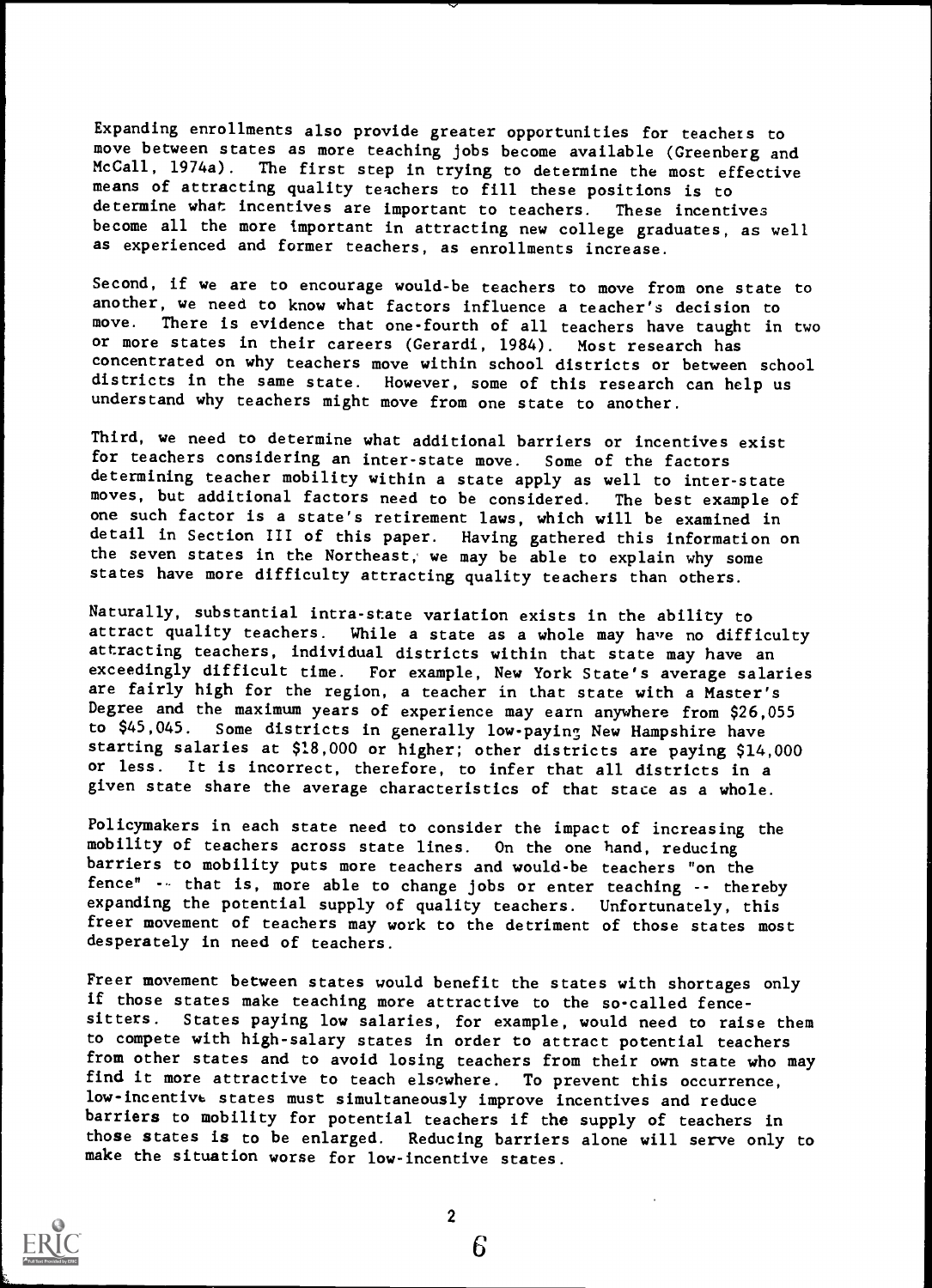#### Incentives That Matter

#### **Salaries**

Salaries matter. They matter in determining who will apply for a position, who will accept a position, who will move to take another teaching position, and how long a person stays in teaching. If significant differences in salaries exist across the region in salaries, then those states with low salaries will find it Increasingly difficult to attract good teachers, keep them from moving and keep them in teaching  $\varepsilon^1$  together.

One study of first-year teachers in urban, rural, and suburban school districts in New England found that salaries were the most important reason teachers gave for why they would move to another teaching position (Matthes and Carlson, 1986). Another study found that teachers paid below the market wage will move to higher-paying districts (Baugh and Stone, 1982). There is evidence that increasing salaries relative to the market wage significantly decreases a teacher's probability of moving. Teachers do move to other districts that offer higher salaries (Eberts and Stone, 1983).

A legislative study in Iowa in 1985 found that many teacher candidates from within that state were opting to leave the state because of the low salary, and that a number of five-to-ten year teachers were opting for other professions because of pay or other career opportunities (Murphy, 1988). Closer to home, the Connecticut Education Association reports that Western Massachusetts teachers "are actively seeking teaching positions across the border in Connecticut." It quotes a Springfield (MA) newspaper that says that Western Massachusetts schools "are facing the prospect of an exodus of their 'best and brightest' teachers, lured by higher salaries in nearby Connecticut" (Connecticut Education Association, 1988).

The Metropolitan Life Survey of The American Teacher in 1985 found that the single biggest reason why \*eachers would consider leaving the classroom was the low salary, and a similar survey of former teachers concluded that salary was the single most important force in their decision to leave the classroom (Harris, 1985a and 1985b). Another study (Murnane and Olsen, 1988) found that how long teachers stay in teaching depends critically on salaries and opportunity costs. Those teachers with the highest salaries Those teachers with the highest salaries relative to what they could reasonably expect to earn outside of teaching tend to stay the longest in the profession. This study also showed that salaries had a direct influence on the length of stay: higher salaried teachers remained in the classroom longer than lower salaried teachers.

The concept of opportunity costs is critical to understanding ceacher incentives. The studies cited above show that teachers act rationally in response to opportunities they know about either within teaching or outside of teaching. When teachers are able to procure higher salaries in another district or in another field, those "on the fence" move to the higherpaying district or field. Murnane and Olsen found that, holding salaries within teaching constant, the length of one's teaching career is tied directly to one's subject area. Since the opportunities for physics and chemistry teachers, for example, are greater in private industry than, say, for history teachers, it follows that science teachers would be more likely to leave teaching earlier than their counterparts in the humanities. fact, their study found this to be true.

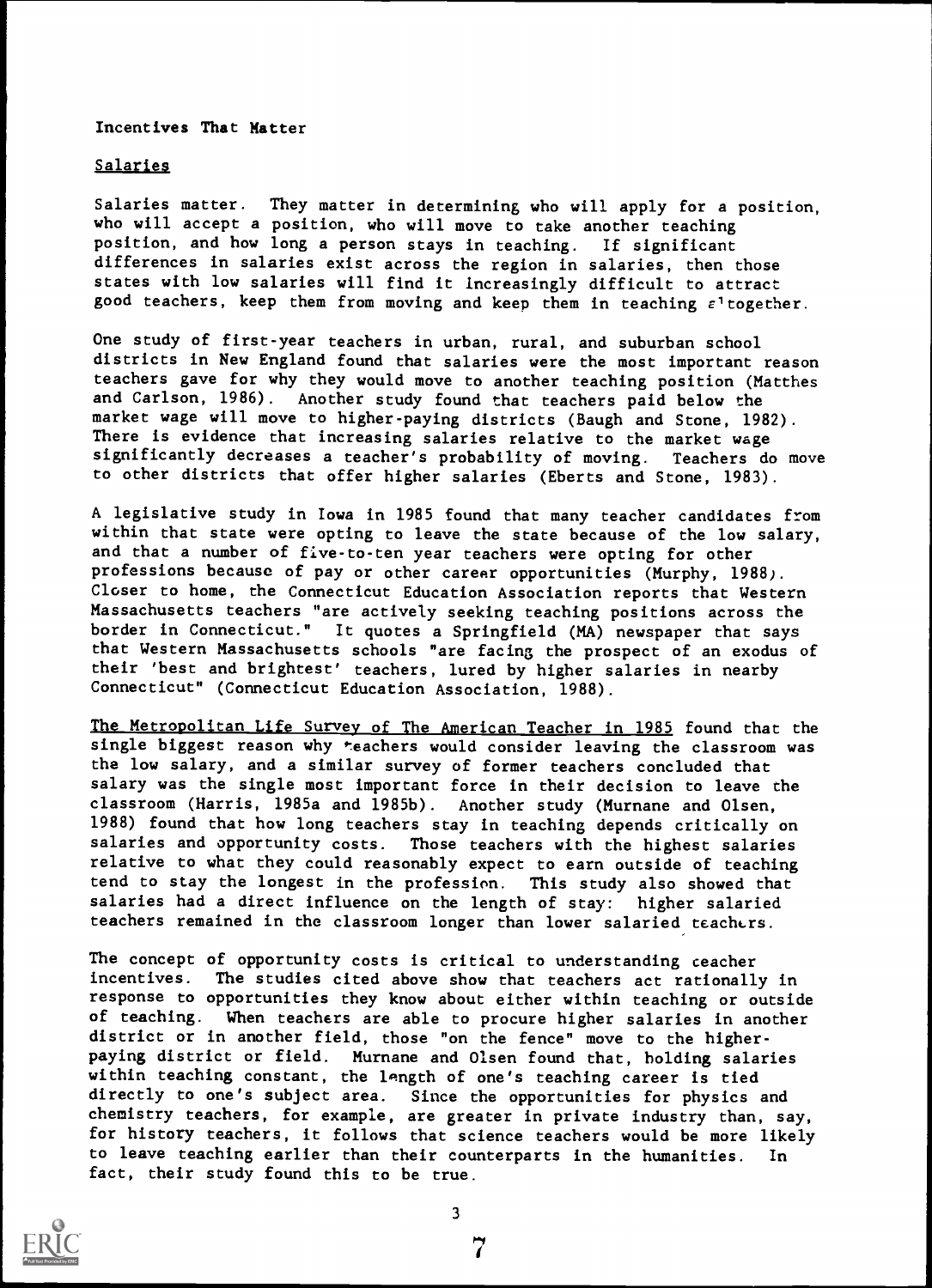High salaries, then, act as an incentive to attract teachers not only from other states but also to other fields. States with high salaries attract greater numbers of quality applicants into teaching and these teachers are likely to remain in the field longer than those teachers attracted to lowsalary states. Figure 1, "1987-88 Teacher Salary Matrix," presents the salary data from the northeastern states.

Previous studies of teacher salaries have relied almost exclusively on the average salary as the statistic of comparison (e.g., National Education Association's Estimates of School Statistics). It has been shown that this statistic is misleading because teachers' salaries are determined not only by the schedule itself but also by teachers' experience and educational credentials (Murnane, Singer, and Willett, 1987).

An aging of the teaching force by itself can force the average salary higher without any real increase in the salary schedule. In part because of declining enrollment, the average experience of public school teachers in the United States increased from 11 to 13 years from 1971 to 1981, and the percentage of teachers with a Master's Degree increased from 27 to 49 percent. Thus, the differences in average teacher salaries'may not accurately reflect the salary schedule a potential teacher sees when deciding whether or not to enter the classroom. For this reason, then, salaries from the schedules of individual school districts more accurately provide this information.

An examination of the 1987-88 Teacher Salary Matrix (Figure 1) reveals large differences in salaries paid to teachers in the Northeast. In terms of starting salaries, there are three tiers, from high to low: Connecticut and New York; Massachusetts and Rhode Island; and New Hampshire, Vermont, and Maine. The percentile salaries show the range in each state and where significant intra-state variation exists. When potential teachers contemplate which state to teach in, they will find that nearly all districts in Connecticut pay \$20,00C, yet some districts in New York start teachers at \$16,000, even though New York's average is higher than Connecticut's. Rhode Island has little variation in its pay schedules. Notwithstanding these variations, a clear pattern in starting salaries in the region emerges from these data.

At the Master's maximum level, Rhode Island salaries nearly reach those of the top tier, while Massachusetts salaries slip closer to those of the bottom tier. Rhode Island teachers, in fact, need fewer years of service to reach the top than teachers in any other state. New York's range shows substantial variation in salaries, with some districts paying close to the New Hampshire state average of \$26,498. Teachers in Vermont overtake teachers in New Hampshire and Maine in salaries at this level after trailing them at the start of their careers.

Looking at the total picture, then, New Hampshire, Maine, and Vermont clearly trail the rest of the Northeast in teacher salaries. Moreover, teachers in Vermont, Maine, and New Hampshire work more years to reach the Master's maximum level than their counterparts in nearly every other state. There are few well-paying districts in those states. Some districts in other states offer salaries below what the northern states pay, but on the whole, a potential teacher sees a lower starting salary in New Hampshire,



4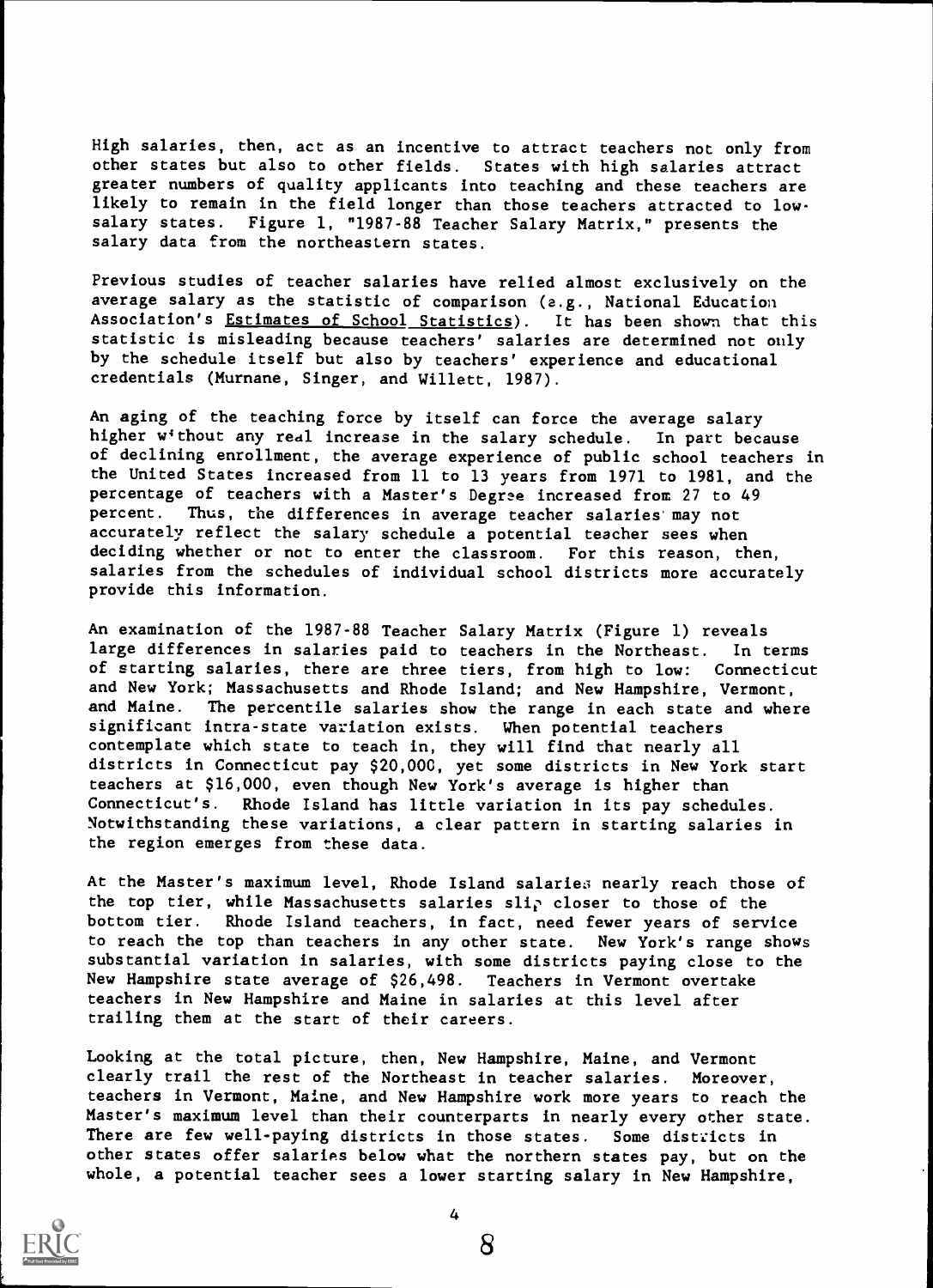## Figure 1: 1987-88 TEACHER SALARY MATRIL<sup>1</sup>

|                               | CT       | ME       | NH       | $\mathbf{N}^2$ | RI.      | MA       | <b>VT</b> |
|-------------------------------|----------|----------|----------|----------------|----------|----------|-----------|
| <b>BA MINIMUM</b>             |          |          |          |                |          |          |           |
| Avg. Salary                   | \$20,767 | \$15,813 | \$15,877 | \$21,634       | \$17,447 | \$17,666 | \$14,966  |
| 5th Percentile                | 20,000   | 15,500   | 14,000   | 16,400         | 16,239   | 15,326   | 13,850    |
| 95th Percentile               | 22,730   | 16,749   | 18,000   | 23,898         | 18,675   | 19,721   | 16,450    |
| <u>MA MAXIMUM<sup>3</sup></u> |          |          |          |                |          |          |           |
| Avg. Salary                   | 35,487   | 27, 311  | 26,498   | 36,200         | 33,883   | 30,292   | 27,384    |
| 5th Percentile                | 32,101   | 23,387   | 21,195   | 27,869         | 31,687   | 25,740   | 23, 268   |
| 95th Percentile               | 39,569   | 31,394   | 31,282   | 46,149         | 35,074   | 34,360   | 31,980    |
| Average Number of Steps       |          |          |          |                |          |          |           |
| to Reach this Level 12.4      |          | 18.0     | 14.3     | 18             | 10.0     | 10.6     | 16.0      |
| Number of                     |          |          |          |                |          |          |           |
| Districts                     | 158      | 89       | 128      |                |          |          |           |
| Reporting                     |          |          |          | 747            | 40       | 348      | 202       |

Sources: State Departments of Education of CT, NY, NH, RI; VT Schools Boards Association; Massachusetts Teachers Association; mail survey of Maine superintendents.

lAverage salaries for each level were computed giving every district equal weight.

2New York data are medians, not averages.

3Maximum salary for a teacher with a Master's Degree.

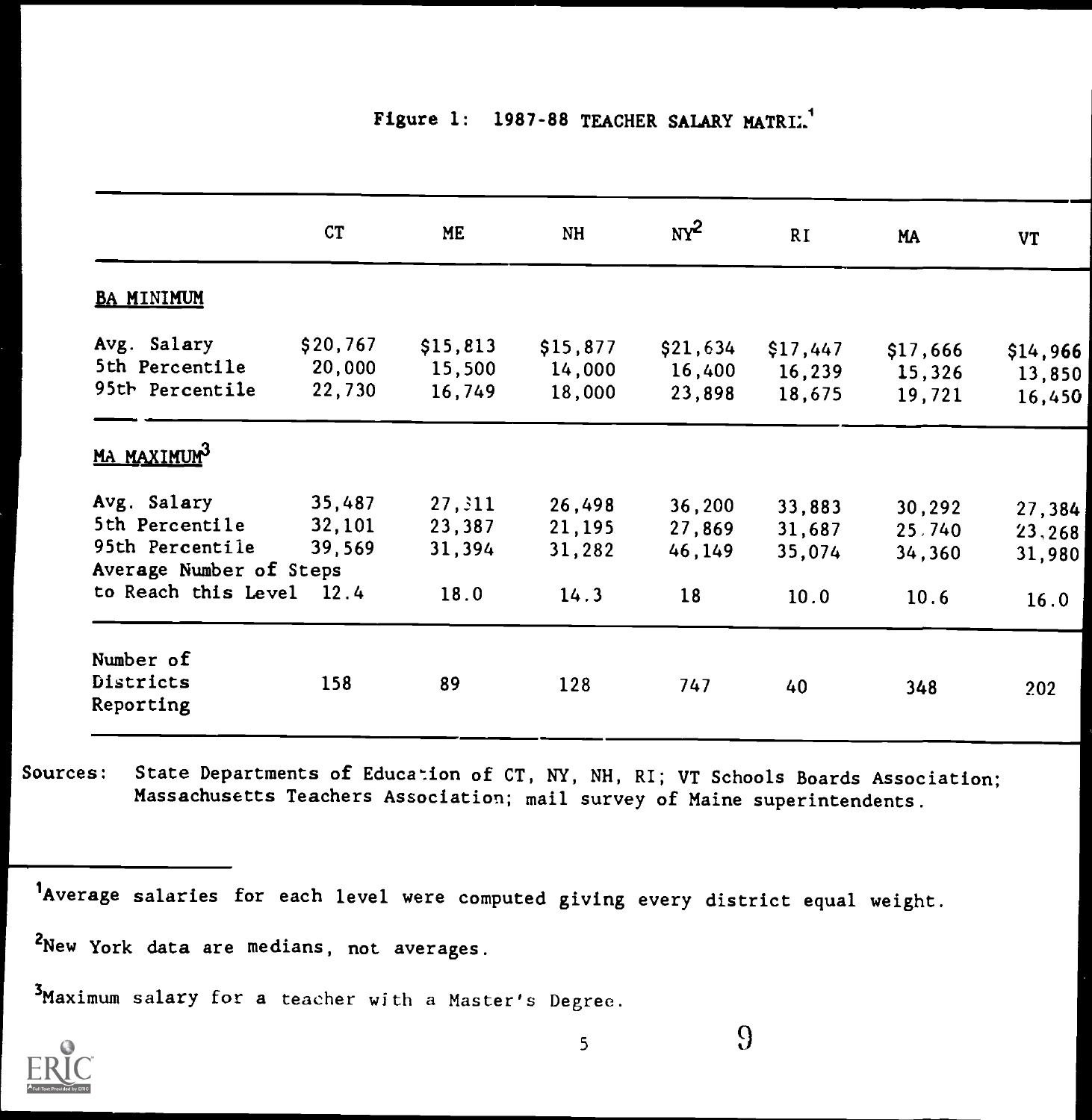Velmovt, or Maine than in the other states. Ten years later, having earned a Master's Degree, that teacher will still be making considerably less money than colleagues in New York and the Southern New England states.

## II. Incentives That Matter

#### Working Conditions

While salaries matter, teachers also care deeply about their working conditions. Unfortunately, aspects of working conditions are not easily quantifiable, and so comparison is difficult. For axample, the perception of administrative support for teachers and community support for education matter to teachers (Matthes and Carlson, 1986), but these characteristics are hard to measure. The Metropolitan Life Survey showed that the second most important reason teachers gave for thinking of leaving the profession las poor working conditions. Moreover, thirty-six percent of teachers said they experience "great stress" on the job, compared with twenty-seven percent of American adults in general (Harris, 1985a).

We know that teachers care about teaching students who are motivated to learn, come to school every day, respect the teacher, and are not discipline problems (Lortie, 1975). Of teachers known to be considering leaving the profession, forty percent stated that their positive relationships with students kept them in the classroom (Parris, 1989a). We also know that teachers want recognition for a job well-done from students, parents, and peers. They want autonomy in the classroom without undue administrative interference, yet they want some administrative control of less effective teachers. Teachers want control over matters that affect their teaching and they do not want to be isolated from their peers (Johnson, in press). Teachers also care about increased parental involvement in the schools (Harris, 1987). While data are hard to gather, some progress has been made in studying this issue by using proxies that are measurable and correlated with working conditions.

Studies of intra-district mobility reveal that low socio-economic status (SES) schools typically have the least experienced teachers, showing that senior teachers (who have transfer rights) prefer high SES schools over low SES schools. There is abundant evidence that teachers in low SES schools feel they receive lower non-monetary rewards than teachers in high SES schools (studies cited in Sweeney, 1987). Another study shows that teachers within a state tend to move to districts with the highest test scores (Greenberg and McCall, 1974b). We also know that teachers value small classes, and that larger class size is associated with greater teacher nobility (Eberts and Stone, 1983).

All statistics purporting to measure true working conditions of teachers are misleading to some degree. They are useful only to the extent that they are correlated with what teachers truly care about. We also must make the assumption that all seven states measure these statistics in a comparable fashion. With these limitations in mind, then, we can see how the states compare in the area of working conditions (Figure 2, Working Conditions Matrix). Here is a brief description of the figures in the Working Condition Matrix:

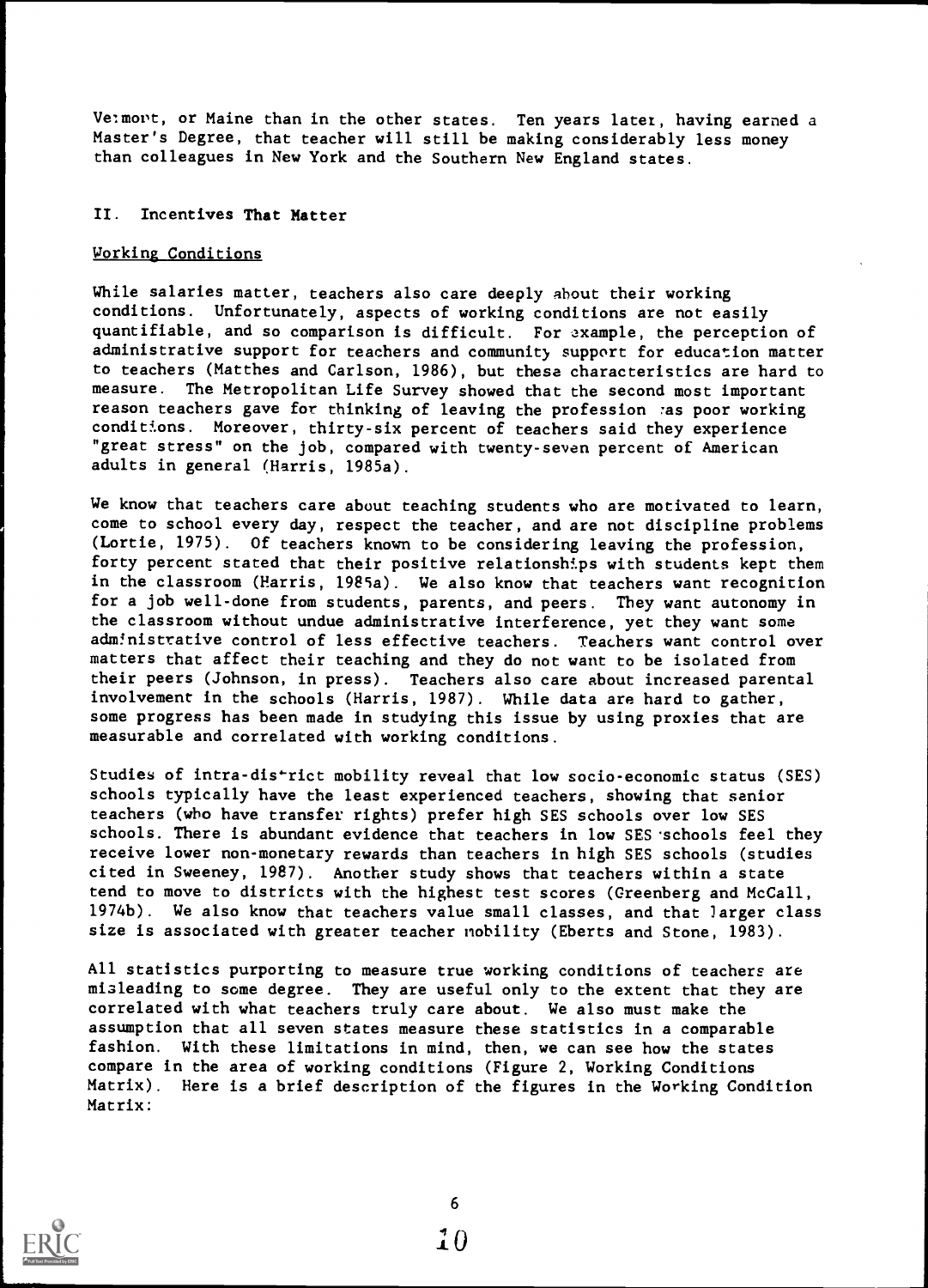A. ADA/ADM: Average Daily Attendance divided by the Average Daily Membership for the state. This statistic, expressed as a percent, is the attendance rate for the state. Since teachers care about teaching students who come to school on a regular basis, this piece of information may be helpful.

B. EXP/ADA: Per-pupil expenditures based on Average Daily Attendance. Listed is the percent increase in the figure from the 1986-87 school year to the 1987-88 school year. This figure could be a proxy for communicy support of education, which is important to teachers.

C. ADA/Teachers: Average Daily Attendance for the state divided by the total number of classroom teachers. This does not include non-instructional support personnel, such as classroom aides or lunchroom workers. This statistic approximates the student-teacher ratio statewide. Teachers care about class size, but class size data are nearly impossible to collect in this region. Class size is important to teachers; elementary teachers recently reported that their uppermost concern about their working conditions was overcrowded classrooms (Harris, 1985a).

D. ADA/Grads: Average Daily Attendance divided by the number of high school graduates in a given year. Since teachers care about teaching students who are going to pass and graduate, the graduation rate would be helpful. This is not a graduation rate, as such, but a rough idea of the number of graduates in the state per student who attends. This figure can be distorted because surges in enrollment at the elementary level could cause a state to look worse than it is even if the number of graduates remains constant. When looking across states in one year, however, it is reliable unless some states had larger enrollment changes in the elementary grades tnan other states during that year.

On the basis of the factors in the Working Conditions Matrix, Connecticut is the most desirable place in the Northeast to work. It has the best attendance rate and graduation ratio and is second in per-pupil expenditure and studentteacher ratio. New York fares well in these comparisons, with the highest per-pupil expenditure but the second-worst attendance rate.

Here is the rank of each state by factor for 1988:

| Attendance  | Per Pupil Exp. | Stud/Teacher | Grad Ratio  |
|-------------|----------------|--------------|-------------|
| 1. Conn.    | 1. New York    | 1. Mass.     | 1. Conn.    |
| 2. Maine    | 2. Conn.       | 2. Conn.     | 2. Mass.    |
| 3. Vermont  | 3. R. J.       | 3. New York  | 3. N.H.     |
| 4. N.H.     | 4. Mass.       | 4. Vermont   | 4. New York |
| 5. R.I.     | 5. Vermont     | 4. R.I.      | 5. R.I.     |
| 6. New York | 6. Maine       | 6. Maine     | 6. Vermont  |
| 7. Mass.    | 7. N.H.        | 7. N.H.      | 7. Maine    |

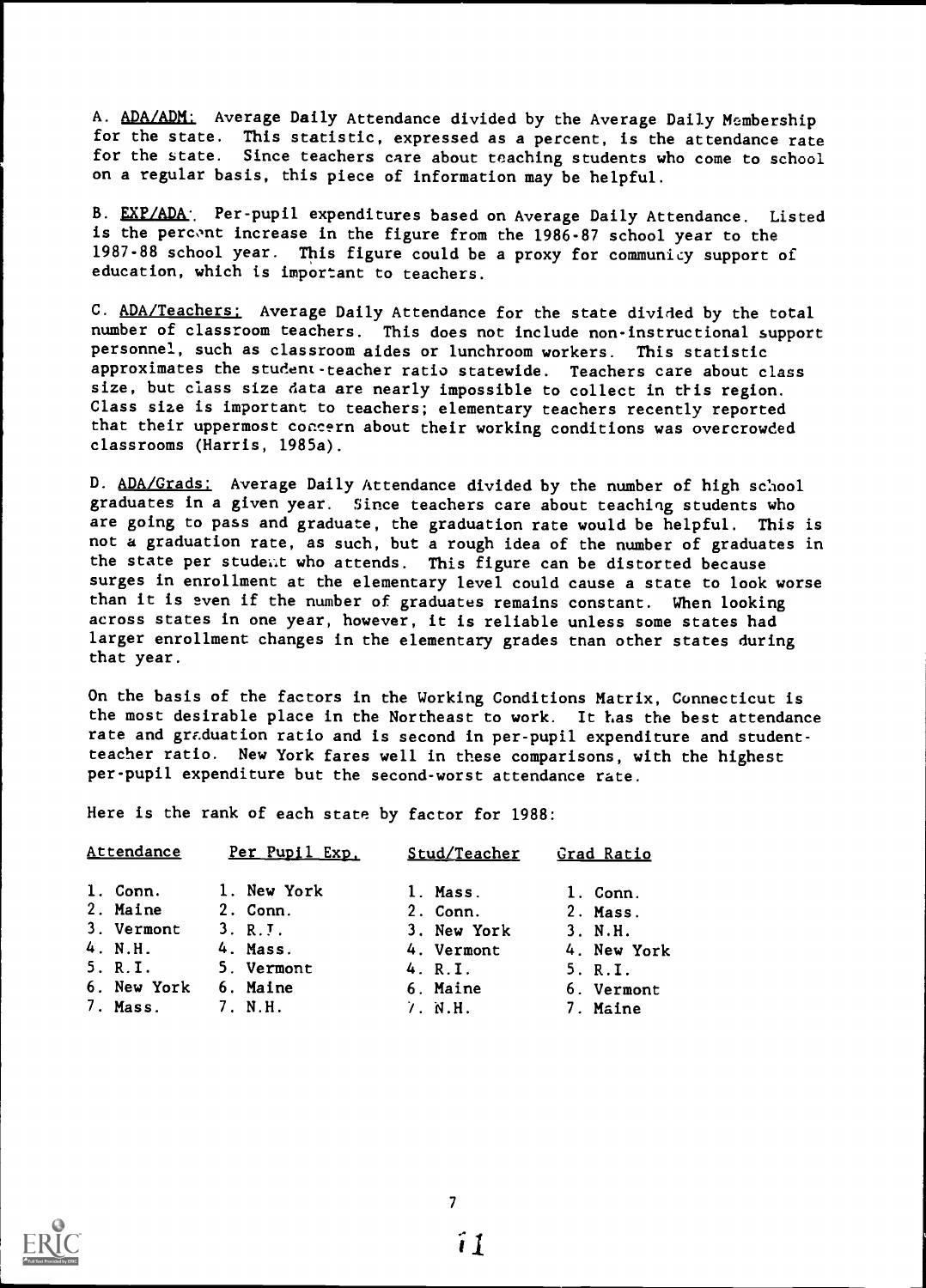| <b>STATE</b><br><b>FACTOR</b> | <b>CT</b> | <b>ME</b> | MA     | <b>NH</b> | <b>NY</b> | <b>RI</b> | <b>VT</b> |
|-------------------------------|-----------|-----------|--------|-----------|-----------|-----------|-----------|
| $nDA/ADM$ 1988 <sup>1</sup>   | 97.48     | 94.78     | 89.78  | 94.18     | 90.78     | 92.98     | 94.6%     |
| ADA/ADM 1987                  | 97.28     | 94.48     | 90.18  | 94.1%     | 90.7%     | 91.9%     | 94.7%     |
| $EXP/ADA$ 1988 <sup>2</sup>   | \$6141    | \$4276    | \$5396 | \$3990    | \$6864    | \$5456    | \$4949    |
| <b>EXP/ADA 1987</b>           | \$5552    | \$3650    | \$4856 | \$3386    | \$6299    | \$4574    | \$4459    |
| % INC. 87 TO 88               | 10.6      | 17.2      | 11.1   | 17.8      | 9.0       | 19.3      | 1.0       |
| ADA/Teachers 19883            | 12.9      | 14.3      | 12.6   | 14.5      | 13.0      | 13.6      | 13.6      |
| ADA/Teachers 1987             | 13.3      | 14.6      | 13.0   | 14.3      | 13.1      | 4.0       | 3.5       |
| ADA/Graduates, 19884          | 13.6      | 14.8      | 13.7   | 13.7      | 13.8      | 14.4      | 14.4      |
| ADA/Graduates, 1987           | 13.5      | 14.1      | 13.3   | 13.1      | 14.1      | 14.1      | 14.5      |

Figure 2: WORKING CONDITIONS MATRIX

Source: Estimates of School Statistics, 1987-88, as provided by the state departments of education.

Attendance Rate

2Per Pupil Experience

<sup>3</sup> Student-Teacher Ratio

4Number of public high school graduates per student in attendance, K-12. This figure does not include equivalency certificates.

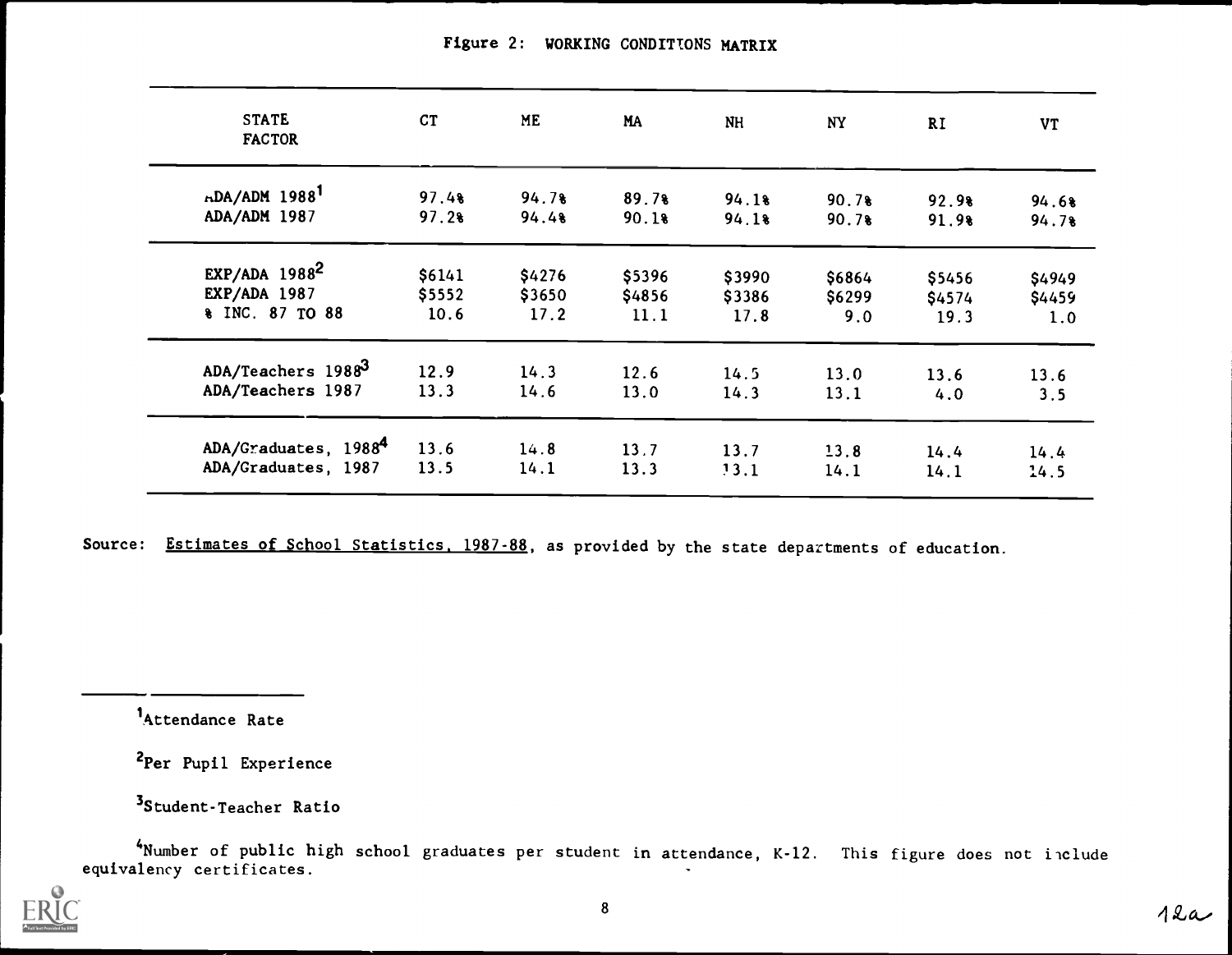Connecticut, New York, and Massachusetts generally score consistently above New Hampshire and Maine. Rhode Island and Vermont are in the middle of the pack. There are exceptions, with Maine second in attendance but near or at the bottom in all other categories. New Hampshire is second in graduation ratio, but last in per-pupil expenditures and student-teacher ratio. Finally, it is not surprising to find the large differences in per-pupil expenditures given the information on the salary matrix. Since instructional salaries ordinarily account for up to 75 percent of the current account educational budget, low teacher salaries will, in most cases, translate into low per-pupil expenditures.

#### III. Retirement Laws

Retirement laws can have a substantial economic impact on teachers. While teachers with no experience may not consider retirement plans when deciding in which state to teach, retirement plans work as a powerful incentive for those teachers already in the teacher corps. While changing teaching positions within a given state does not ordinarily affect a teacher's retirement status, changing from one state to another may have a major economic impact in a variety of ways:

All states in the Northeast require ten years of credited service before a teacher is "vested" in that state's retirement system. Vesting means that a teacher is entitled to a retirement benefit from that state after ten years of service even if the teacher leaves. Teachers who leave a state prior to accumulating ten years of credited service do not qualify for any retirement benefit unless they return and eventually acquire ten years.

When a teacher leaves a state retirement system prior to vesting, that teacher may withdraw the money (with interest except in Rhode Island and Massachusetts). A teacher may leave the money in the retirement system if he or she intends to return to the state. Non-vested teachers considering a move benefit from the ability to take their money out of one state's retirement system and use it to purchase their years of service in a different state's retirement system. This process of "buying in" years of service accumulated out-of-state allows a teacher to move without losing the years spent before being vested in the previous state.

If a state does not allow a buy-in for prior out-of-state service, then upon moving, a teacher must begin the vesting process anew. Looking at Figure 3, Retirement Matrix, for example, a teacher with five years of experience in Massachusetts could move to Rhode Island, work for five years, and be vested in Rhode Island. On the other hand, that same teacher would have to work the full ten years to be vested in New Hampshire, but could withdraw the Massachusetts money.

Losing accumulated pension benefits has been regarded as a barrier to teacher mobility since at least 1951 (Jump, 1986). More recently, pension plans that penalize workers for changing jobs have been described as "a kind of indenturing system, a golden chain that fastens a person to his employer" (Greenough and King, 1976). One economist has estimated that a vested teacher who moves twice after age thirty will be eligible to receive 57 percent of the pension benefits of the permanent employee, all else being equal (Center for Policy Research, 1988). Another researcher estimates that a teacher with a



9

 $i2b$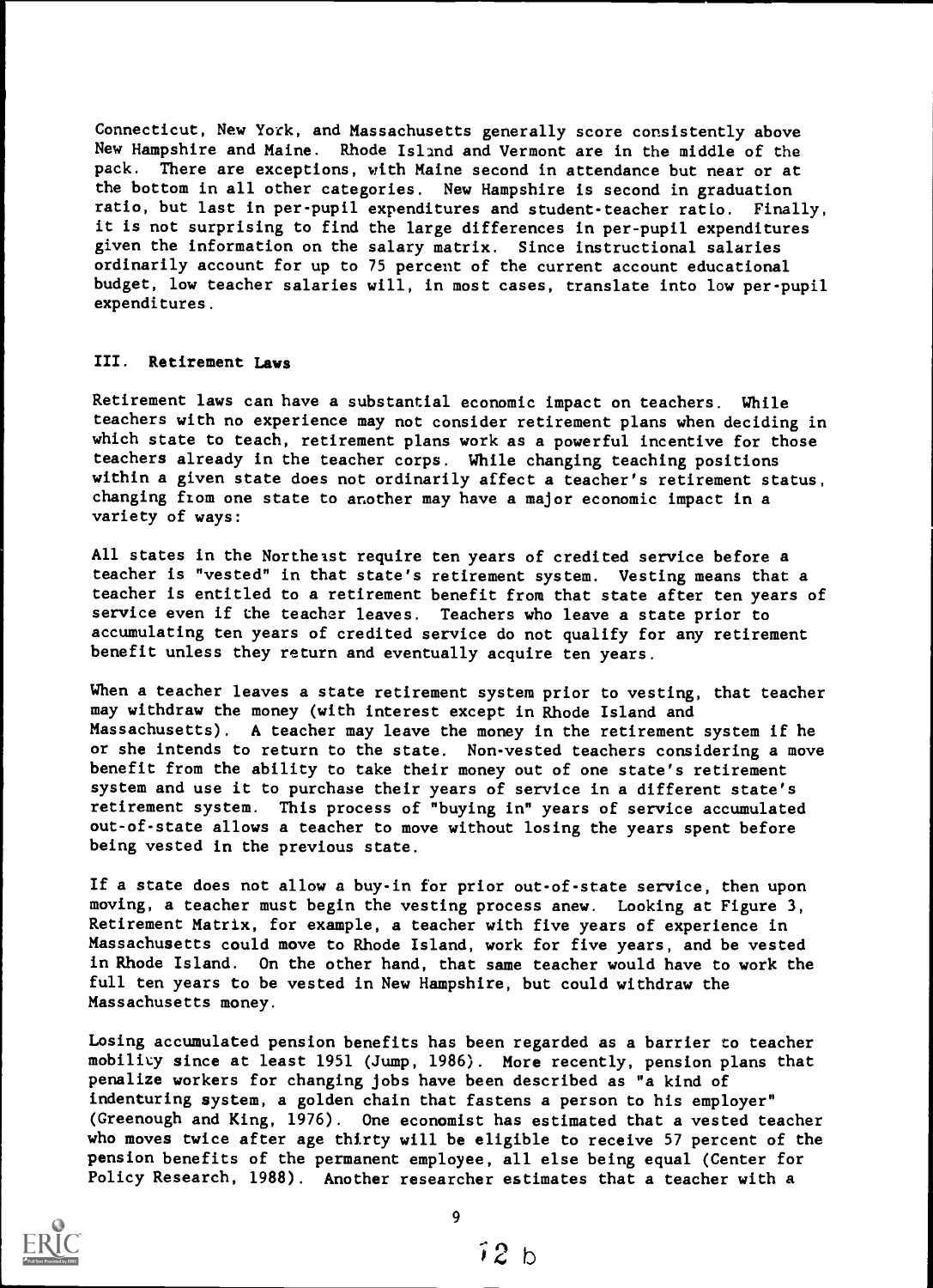35-year career with two employers may receive only 70 percent of the benefits the teacher would have received had she remained 35 years with one employer, given identical salaries and benefits structures. Pension systems, therefore, have been shown to have an impact on teacher mobility, but the extent of the connection is unknown (Jump, 1986). As a result, the National Governor's Association has recommended addressing the issue of pension portability as a means to overcome this barrier to teacher mobility.

The importance of this particular incentive depends critically on the age of teachers most likely to move. Studies indicate that the younger the teacher, the more likely the teacher is to change districts (Greenberg and McCall, 1974b; Zabalza, Turnbull and Williams, 1979). These studies are important because they were conducted during times of expanding enrollments. Since we are entering a period of generally stable or increasing enrollments, we can expect more mobility on the part of younger teachers.

For all teachers, new and experienced alike, the form of the retirement system may act as an incentive. If one state requires a relatively low contribution from each paycheck and another state requires a high contribution, the buy-in may be'problematic if the new state requires a higher percentage to be purchased on the buy-in than was previously withheld. Thus, a teacher may not be able to afford the year-for-year buy-in of another state even though the state permits it. Teachers may find it difficult to leave Vermont for this reason, since Vermont teachers do not contribute directly to the retirement fund and therefore receive no refund prior to vesting if they leave the state.

Several other factors could explain the attractiveness of a retirement system. A state that bases retirement benefits on the highest three years' average salary is more attractive than one that bases the benefit on the highest five years. Some states have early retirement plans, whereby one can retire before the stipulated age at a certain percentage of benefits. Finally, the maximum benefit and the likelihood of cost-of-living adjustments could serve as incentives or barriers to teachers considering a move.

An examination of Figure 3 reveals some barriers to movement between states in the Northeast. Three states (New Hampshire, New York, and Vermont) do not allow teachers to "buy in" years of service obtained in any other state. This prohibition seriously diminishes the attractiveness of moving to those states for teachers with some experience (Gerardi, 1984). Rhode Island allows up to a five-year buy-in, which is more attractive than New York, New Hampshire, or Vermont but less than the other four states. The ten-year buy-in allowed in Connecticut, Massachusetts, and Vermont would not discourage those teachers most likely to move -- the younger teachers. Maine allows an unlimited buyin.

All states require ten years prior to vesting. Teachers who leave the state or the profession can get a full refund of their contributions (but no refund of any state contributions made on their behalf) in all the Northeast states. Rhode Island and Massachusetts do not refund accumulated interest on the retirement contributions (except, in Massachusetts, for teachers laid off). All other states refund any accumulated interest to the teacher.

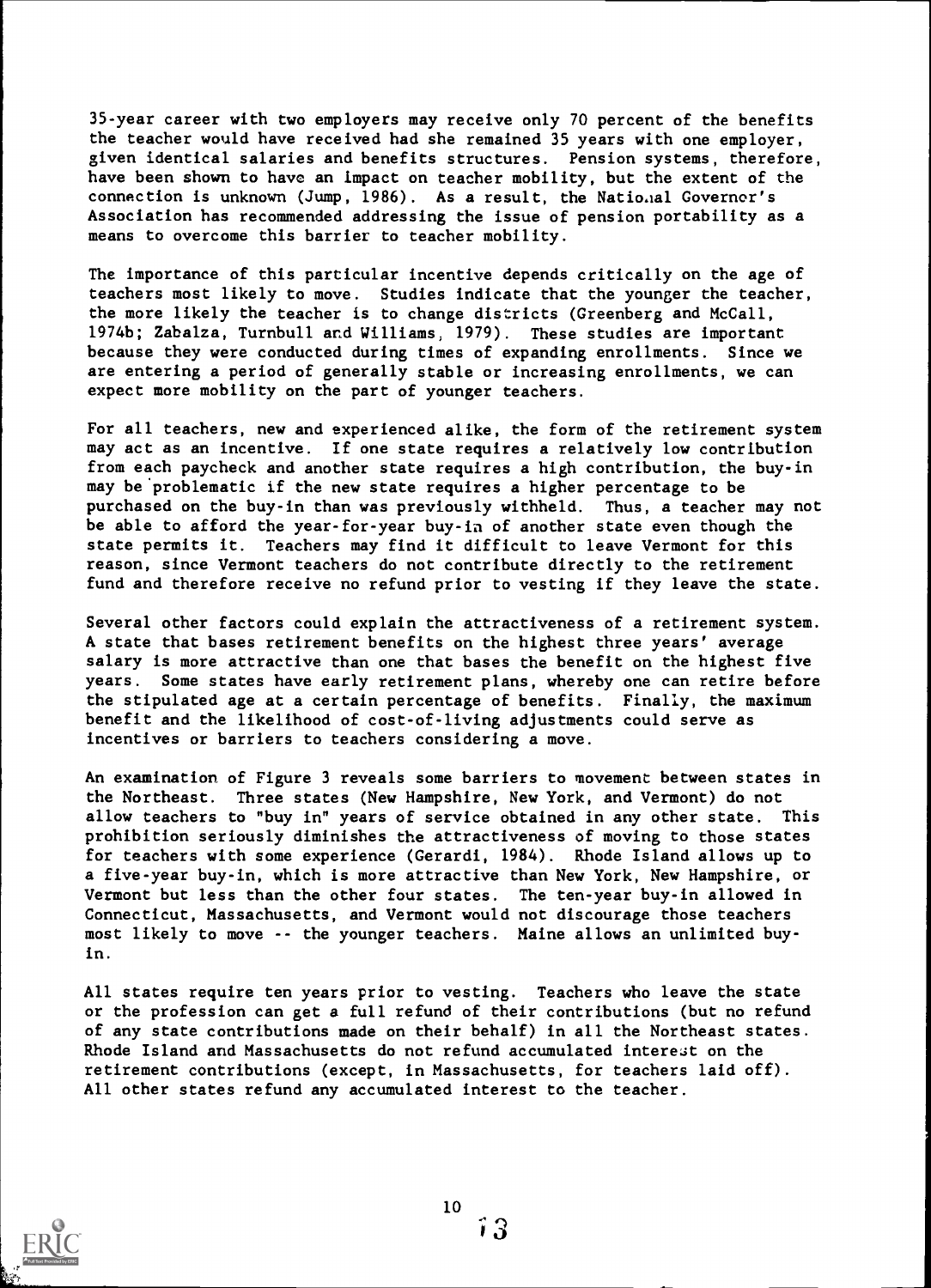Another variable with large differences across states is the percentage a teacher contributes to the retirement system. This contribution ranges from a low of zero percent in Vermont to a high of 8.5 percent in Rhode Island. Teachers moving from states with low rates of contribution may find it difficult to buy-in years of service in states with high rates of contribution since the money withdrawn from one state's fund will not cover the contributions necessary to purchase the credit in another state. Teachers from New York, Vermont, and New Hampshire, for example, may find it financially difficult to move to Connecticut, Maine, or Massachusetts, or Rhode Island for this reason.

Maine, New Hampshire, and Vermort have the lowest available maximum benefits. Since Vermont teachers do not contribute through payroll deductions to their plan, the fifty percent maximum may not appear unattractive, although a teacher must work 40 years to reach the maximum level). New Hampshire and Maine teachers will generally retire on a lower percentage of their salaries than Connecticut, New York, Rhode Island, or Massachusetts teachers.

One key factor in calculating retirement income is the basis of the benefit as well as the percentage to be received. Ordinarily, the basis is the highest three years' salary (except in Vermont, which uses five years). Salary, therefore, is a critical factor in retirement benefit. Since teachers in Maine, New Hampshire, and Vermont receive lower salaries, they can expect to receive far fewer dollars at retirement than their colleagues in New York, Rhode Island, Connecticut, and Massachusetts.

To illustrate this point, Table 1 below, lists the yearly benefits a retiree would expect to receive from each of the states in the region. This illustration assumes that the teacher has 35 years of credited service, retires at age 65, and elects the maximum benefit. The first column is the average maximum salary for a Master's Degree for 1987-88. The second column is the percentage of that salary the retiring teacher would receive under existing retirement regulations in that state. The third column is the yearly benefit that teacher would receive in the first year of retirement (most states have cost-of-living adjustments for subsequent years). The last column is the yearly, percentage of one's salary the teacher contributes to the retirement fund.

#### Table 1: RETIREMENT COMPARISON

| State         | <b>Salary Basis</b> | Percent | Yearly Benefit | Contrib. |  |
|---------------|---------------------|---------|----------------|----------|--|
| Connecticut   | 35,487              | 70.0%   | 24,841         | 6.0%     |  |
| Maine         | 27,311              | 70.0%   | 19,118         | 6.5%     |  |
| New Hampshire | 26,498              | 53.08   | 14,044         | 4.68     |  |
| New York      | 36,200              | 67.5%   | 24,435         | 3.08     |  |
| Rhode Island  | 33,883              | 80.0%   | 27,106         | 8.5%     |  |
| Massachusetts | 30,292              | 80.0%   | 24,234         | 8.0%     |  |
| Vermont       | 27,384              | 43.88   | 11,994         | 0.08     |  |

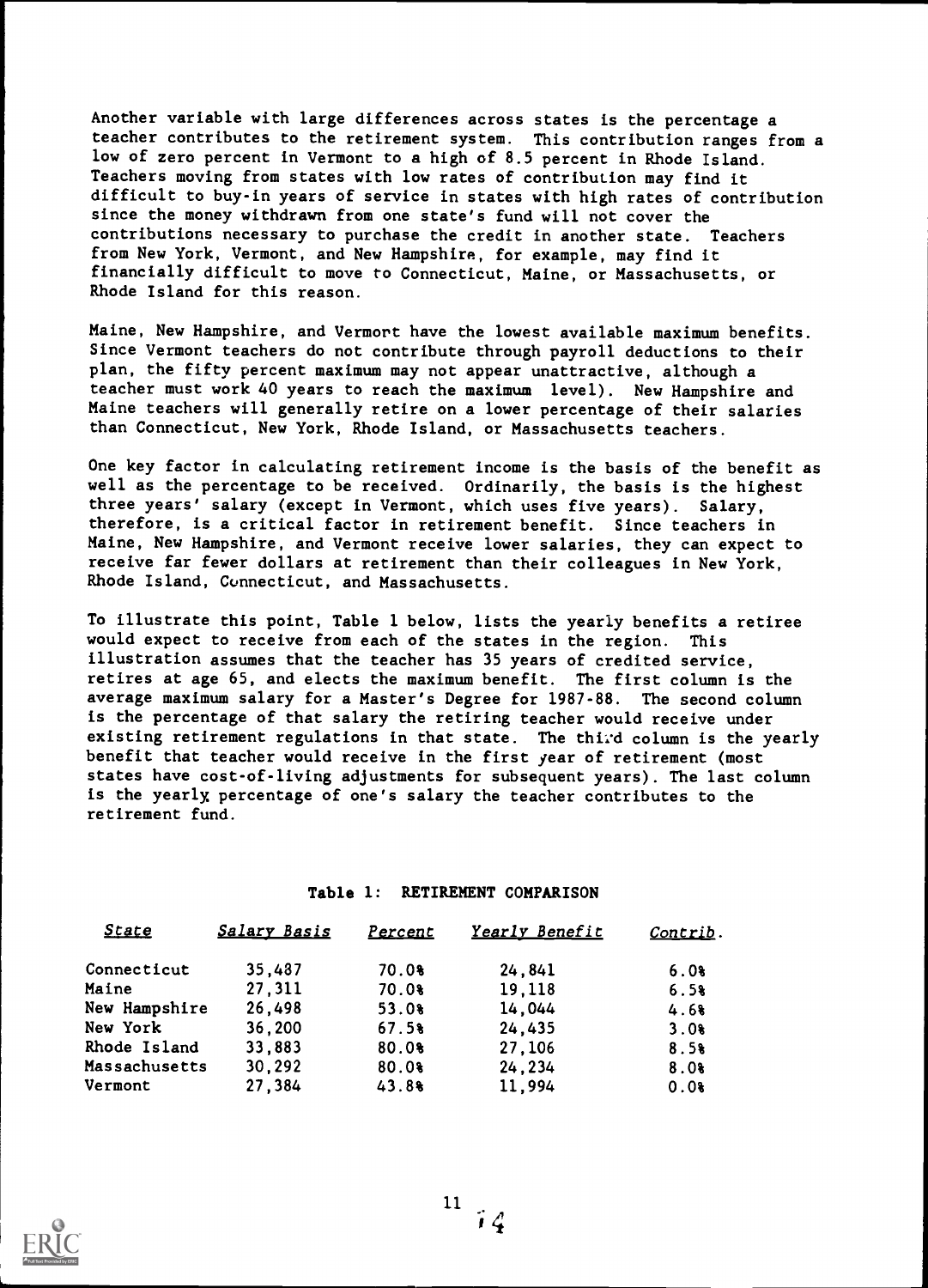| <b>STATE</b>                                                    | CT                                    | <b>ME</b>                       | <b>NH</b>                                    | <b>NY</b>                                                | <b>RI</b>                | <b>MA</b>                                          | <b>VT</b>          |
|-----------------------------------------------------------------|---------------------------------------|---------------------------------|----------------------------------------------|----------------------------------------------------------|--------------------------|----------------------------------------------------|--------------------|
| Maximum No. of<br>Years Buy-In <sup>1</sup>                     | 10                                    | no limit                        | $\bf{0}$                                     | $\mathbf{0}$                                             | 5 <sub>1</sub>           | 10                                                 | $\mathbf 0$        |
| Basis of<br>Benefits <sup>2</sup>                               | Highest<br>3                          | Highest<br>3                    | Highest<br>$\mathbf{3}$                      | Highest<br>3                                             | Highest<br>$\mathbf{3}$  | Highest<br>$\mathbf{3}$                            | Highest<br>5.      |
| Maximum<br>Benefit                                              | 75% of<br>basis                       | $\frac{\text{Yrs}}{50}$ x basis | $\frac{\text{Yrs}}{60}$ x basis <sup>3</sup> | $60* +$<br>$1 \frac{1}{2}$ for<br>each year<br>beyond 30 | 80%<br>of<br>basis       | 80%<br>of<br>basis                                 | 50%<br>of<br>basis |
| Years Required<br>to Reach Max.                                 | $37 \frac{1}{2}$                      | No<br>Max                       | No<br>Max                                    | No<br>Max                                                | 35                       | 32 <sub>2</sub>                                    | 40                 |
| Years Prior to<br>Vesting                                       | 10                                    | 10                              | 10                                           | 10                                                       | 10                       | 10 <sup>°</sup>                                    | 10                 |
| Refund if you<br>Leave?<br>۰                                    | your<br>contrib. $\delta$<br>interest | your<br>contrib. &<br>interest  | your<br>contrib. &<br>interest               | your<br>contrib. $\delta$<br>interest                    | your<br>contrib.<br>only | your<br>contrib.<br>(plus interest<br>if laid off) | None               |
| Percent Teacher<br>Contributes of<br>Yearly Salary <sup>4</sup> | 6%                                    | 6.5%                            | 4.68                                         | 38<br>$\mathbf{M}$                                       | 8.5%                     | 8%                                                 | 0 <sub>8</sub>     |

Figure 3: RETIREMENT MATRIX

The maximum number of years of years an experienced teacher may purchase when moving into the state.

Average salary for the yea: the years indicated.

After age 65, the benefit. benefit is yrs/66 x basis.

<sup>\*</sup>Based on employees beginnir beginning service September, 1987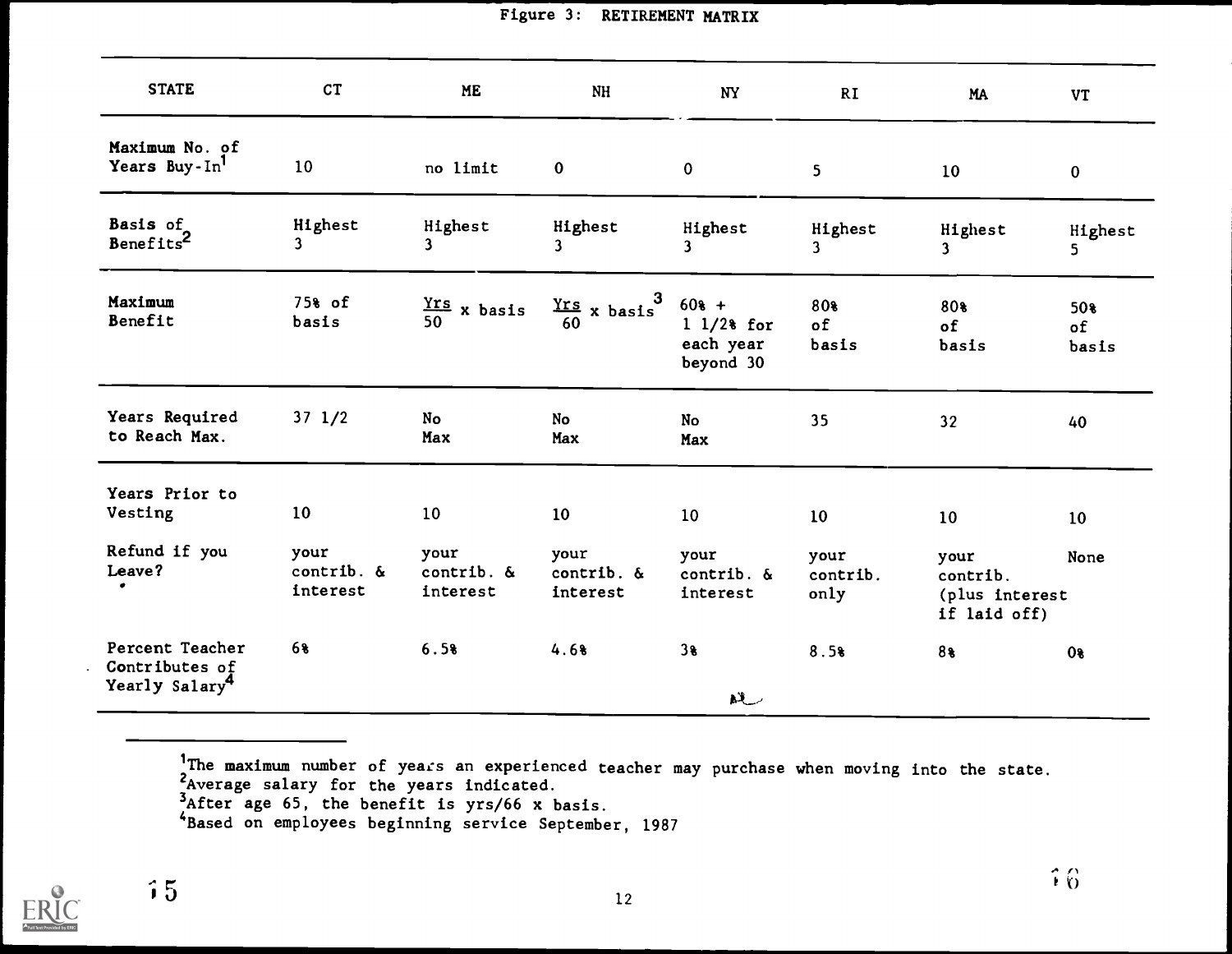IV. Quality of Life and Cost-of-Living in the Northeast States

Like all workers, teachers are attracted to a particular state not only by the salaries, benefits, and working conditions, but also by the quality of life and cost-of-living in the area. Even though quality of life surely means different things to different people, this factor and cost-of-living have been shown to matter in attracting workers to particular areas (Krumm, 1980; Graves, 1983; Smith, 1983).

Researchers have been constructing quality of life indicators for many years. The difficulty has been in determining what factors comprise quality of life and how much weight to attach to each component of any index (Liu, 1976; Losen, 1979; Robach, 1982; Blomquist et al., 1988). Even when the factors entered into the different quality of life indicators are substantially the same, the weights attached to each factor (representing what the researchers believe Americans value) can cause the ratings to vary dramatically.

Thus, while published rankings of geographic areas often stir great controversy, there is little national consensus about the most attractive or unattractive places to live. Cities rated high in one study may be rated low in another. Even within the same metropolitan area, one study found wide differences in the quality of life in neighboring counties (Blomquist et al., 1988). These discrepancies lead some people to believe that quality of life These discrepancies lead some people to believe that quality of life is simply an idiosyncratic decision which defies meaningful generalization.

A recent study with data for all the states in this region is the muchpublicized Rand-McNally Places Rated Almanac (Boyer and Savageau, 1985). This study ranked 329 metropolitan areas, formally called Standard Metropolitan Statistical Areas (SMSAs), on nine factors, including climate, housing, health care and environment, crime, transportation, education, the arts, recreation, and economics<sup>1</sup>.

An SMSA includes the city and its surrounding communities. Thus, one SMSA may contain information on parts of several counties<sup>2</sup>. In the Northeast, 84.6% of the population lives in SMSAs, but this ranges greatly, from just 22.3% in Vermont to 90.1% in New York (see Appendix C).

Some studies (Blomquist, et. al, 1988) provide more recent information for urban areas but include no information for Maine, New Hampshire, and Vermont. While the Almanac ratings include information from the northern states, the data are skewed toward the metropolitan areas and do not accurately reflect the costs of living or quality of life in solely rural areas in any of the Northeast states. Many SMSAs, however, do contain rural counties, particularly in New York state.

<sup>&</sup>lt;sup>2</sup>Some SMSAs cover more than one state. In those cases, the state represented most prominently is associated with a given SMSA.



<sup>&</sup>lt;sup>1</sup>All factors were given equal weight in the overall ranking.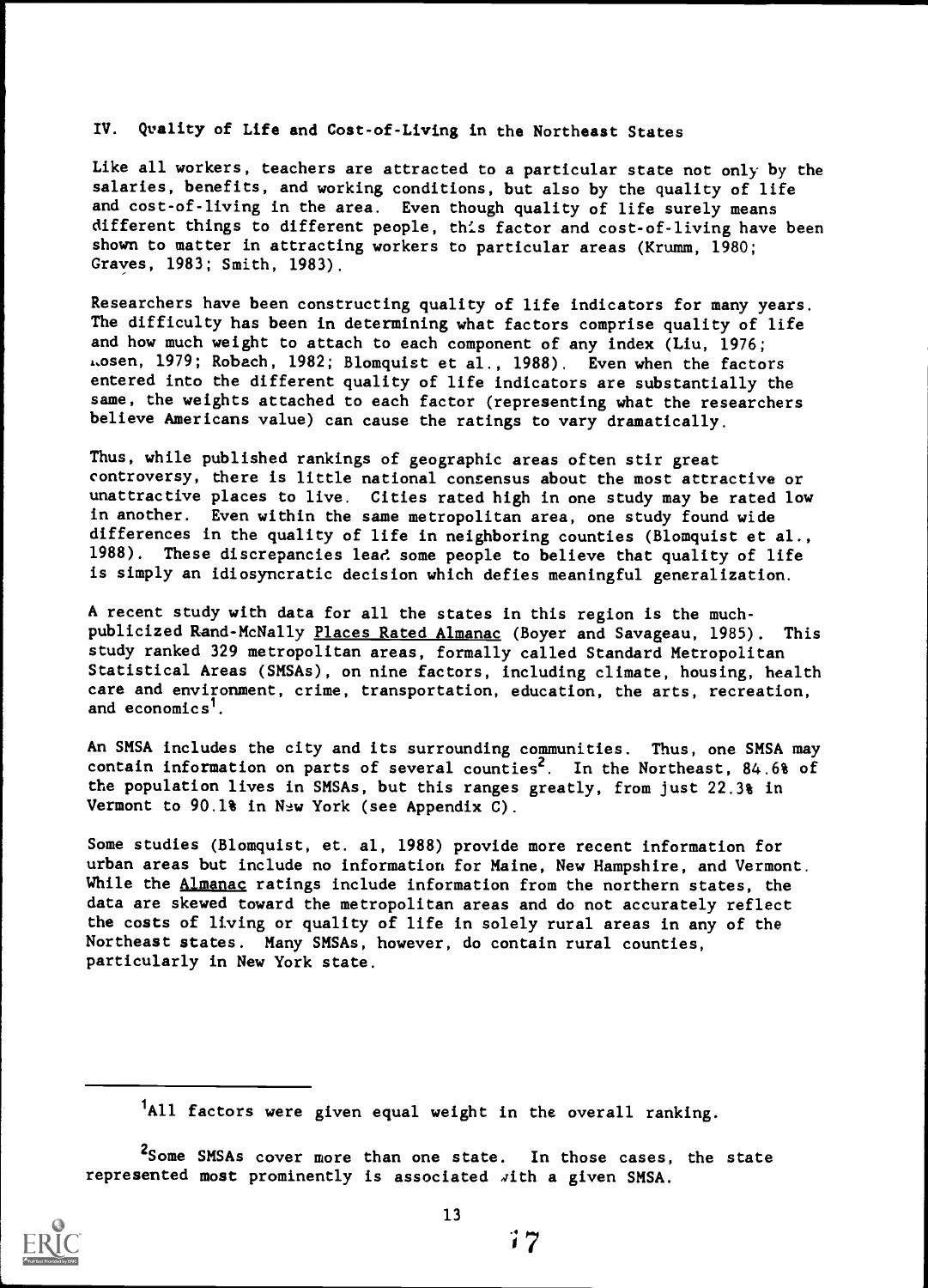Table 2 ranks the overall quality of life for each statc in this region. This state ranking is the average of the SMSAs from that state, with 1 being the best ranking and 329 being the worst. A complete list of the SMSAs for each state is in Appendices A and B; the averages were computed giving each SMSA equal weight. The number of SMSAs in each state ranges from a low of 1 in Vermont to a high of 13 in New York.

| Table 2: RANKING OF STATES IN THE NORTHEAST ON |  |
|------------------------------------------------|--|
| NINE FACTORS OF QUALITY OF LIFE                |  |

State

|                              |           |     | <u>Trare</u> |     |              |              |     |
|------------------------------|-----------|-----|--------------|-----|--------------|--------------|-----|
| Factor                       | <b>CT</b> | ME  | MA           | NH  | <b>NY</b>    | <b>RI</b>    | VT  |
| Climate & Terrain            | 2nd       | 6th | 3rd          | 5th | 4th          | lst          | 7th |
| Housing                      | 7th       | 1st | 3rd          | 6th | 2nd          | 4th          | 5th |
| Health Care &<br>Environment | 3rd       | 6th | 4th          | 7th | 5th          | 2nd          | lst |
| Crime                        | 5th       | 4th | 7th          | 2nd | 3rd          | 6th          | 1st |
| Transportation               | 5th       | 3rd | 6th          | 7th | 3rd          | 2nd          | 1st |
| Education                    | 3rd       | 5th | 7th          | 6th | 4th          | 2nd          | 1st |
| Arts                         | 1st       | 6th | 4th          | 7th | 2nd          | 3rd          | 5th |
| Recreation                   | 5th       | 2nd | 6th          | 7th | 3rd          | 4th          | 1st |
| Economy                      | 3rd       | 6th | 4th          | 1st | 5th          | 7th          | 2nd |
| Overall Composite            | 4th       | 5th | 6th          | 7th | 2nd<br>(tie) | 2nd<br>(tie) | 1st |

The quality of life rankings show Vermont the highest overall with the best rating in five of the nine categories. Vermont's rating, however, is computed from only a single SMSA (Burlington), where 22.3 percent of the population of the state resides. We can conclude from this table that Burlington is relatively attractive, but we do not know if it is representative of life in Vermont as a whole.

The overall rankings conceal some strengths and weaknesses of the different states in the region. Potential teachers who value strong overall economy and a low crime rate, for example, may find New Hampshire quite attractive even though it ranks lowest overall. Maine is rated best in housing and second in recreation despite a ranking of fifth overall. Conversely, teachers may be favorably impressed by Vermont's high ranking, but may not be able to endure the winter's sub-zero temperatures. For those who value each of these nine items equally, however, these ranking may represent quality of life fairly accurately.

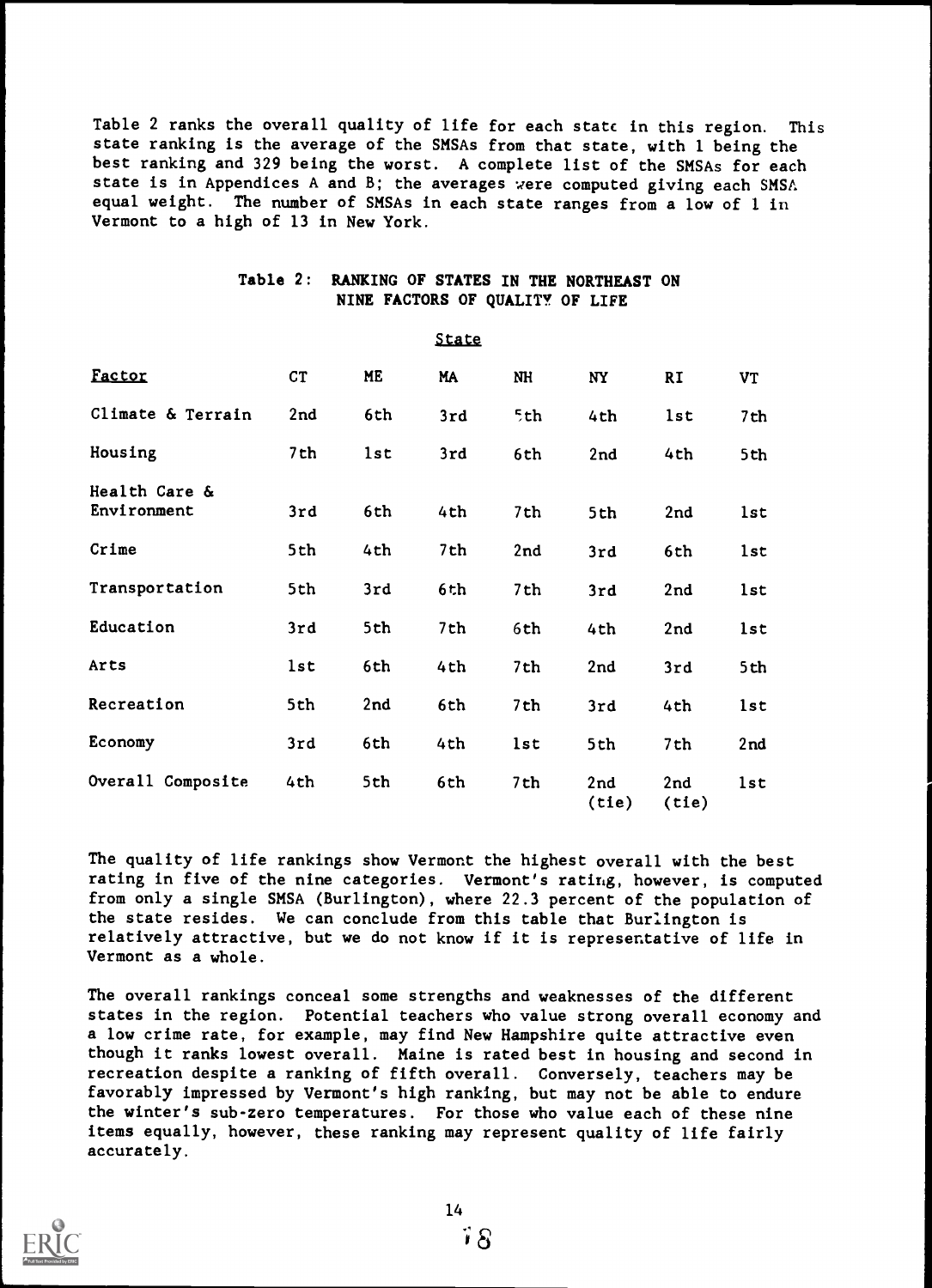#### Cost of Living

Some states are more expensive to live in than others, and the largest purchase a teacher makes is likely to be a home. Home prices are not a perfect proxy for the cost of living, but the affordability of a hore may be a key factor in determining whether a teacher or potential teacher can afford to move to a particular area.

Table 3 ranks the Northeast states on median home prices in 1987.

#### Table 3: MEDIAN HOME PRICES

| <b>State</b>                                                                                     | Home Price. 1987                                              |
|--------------------------------------------------------------------------------------------------|---------------------------------------------------------------|
| 1. Vermont<br>2. New York<br>3. Maine<br>4. Rhode Island<br>5. New Hampshire<br>6. Massachusetts | \$35,700<br>87,920<br>94,100<br>111,200<br>129,600<br>151,300 |
| 7. Connecticut                                                                                   | 155,200                                                       |

Another factor potential teachers might consider when selecting where to work is the tax burden. Table 4 lists statewide averages, not SMSA data. The per capita tax burden includes persoral income taxes, sales taxes, gasoline taxes, driver's license fees, death and gift taxes, and auto registration costs. The United States average is \$1,018. These data are from 1987.

## Table 4: PER CAPITA TAX BURDEN

#### State Tax Burden

| 1. New Hampshire | 932   |
|------------------|-------|
| 2. Vermont       | 982   |
| 3. Rhode Island  | 1,065 |
| 4. Maine         | 1,085 |
| 5. Connecticut   | 1,358 |
| 6. New York      | 1.384 |
| 7. Massachusetts | 1.446 |

Source: State Government Tax Collections in 1987

Table 5 lists the property tax on a \$100,000 home by state in 1984. This was calculated by averaging the property tax of all the towns in the state.

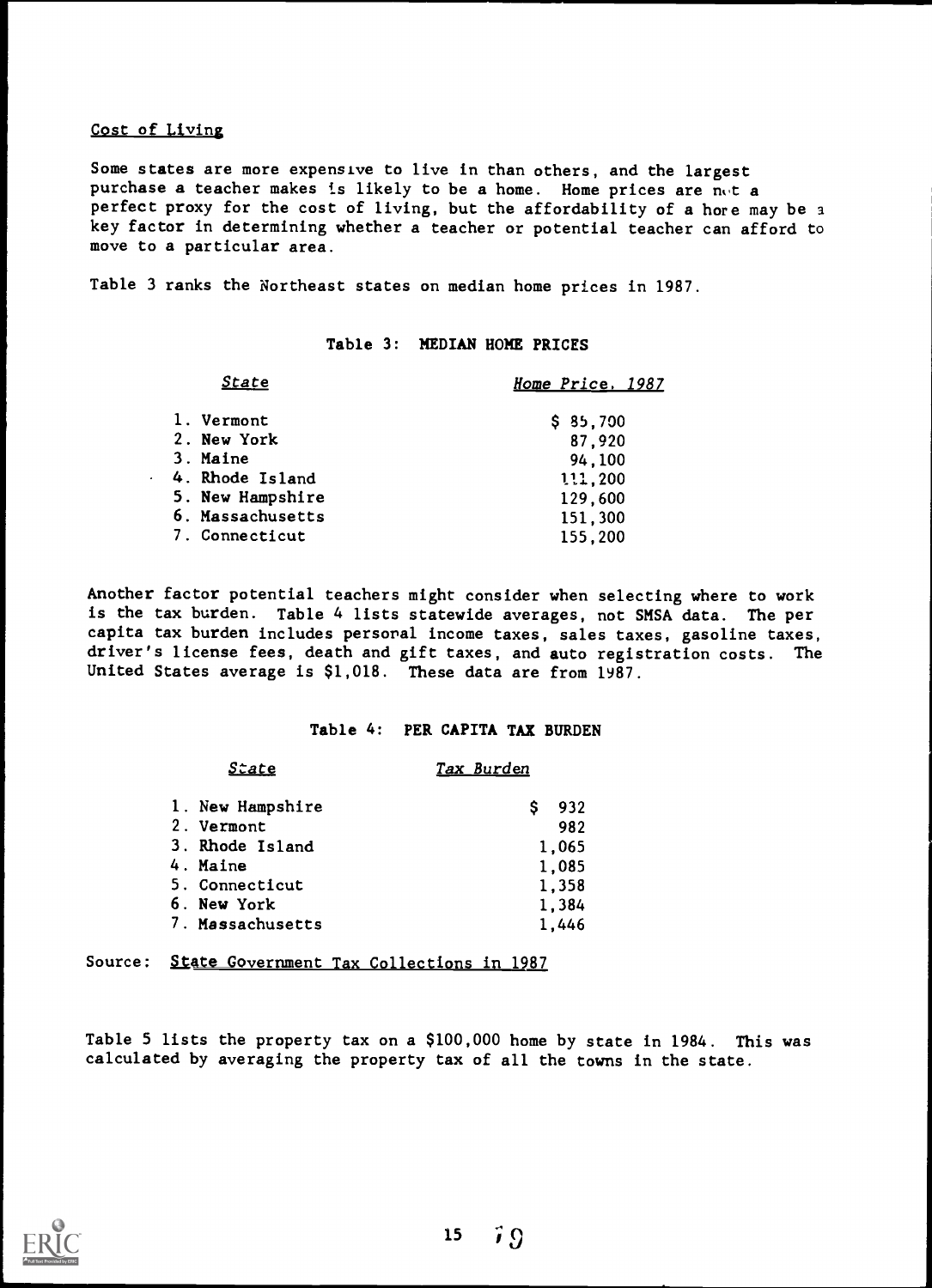#### Table 5: PROPERTY TAXES

| <b>State</b>     | Property Tax on a \$100,000 home |
|------------------|----------------------------------|
| 1. Maine         | \$1,520                          |
| 2. Connecticut   | 1,530                            |
| 3. Vermont       | 1,600                            |
| 4. Rhode Island  | 1,930                            |
| 5. New Hampshire | 2,390                            |
| 6. Massachusetts | 2,430                            |
| 7. New York      | 2,570                            |

Property taxes vary considerably across the region. Maine, Connecticut, and Vermont have the lowest property taxes; Rhode Island is in the middle; New Hampshire, Massachusetts, and New York have the highest property taxes. When per capita and property taxes are combined, New York taxes are the highest in the region, and Maine, New Hampshire and Vermont taxes, the lowest.

Reasonable people may differ about the attractiveness of low taxes. On one side, some argue that low taxes reduce the cost of living and make the area attractive. Low tax communities or states may argue they are more efficient and less wasteful than high tax communities or states and provide only services people really desire. Others argue that low taxes mean fewer services, and if people in an area want these services, they pay for them. A community with high property taxes, for example, may provide garbage pick-up that a community with low taxes does not. Another line of reasoning is that taxes are not an attraction or barrier: people who want low taxes and low service levels tend to live in those communities, and people willing and able to pay higher taxes for more services live in those communities.

## Table 6: HOMEOWNER COSTS IN THE NORTHEAST

| State     | Med. Home<br>Price for<br>1987 <sup>1</sup> | Mortgage<br>With<br>$208$ Down <sup>2</sup> | Mortgage<br>Per<br>Month <sup>3</sup> | Mortgage<br>Plus Taxes<br>Per Year <sup>4</sup> | Net<br>After-Tax<br>Payout <sup>5</sup> |
|-----------|---------------------------------------------|---------------------------------------------|---------------------------------------|-------------------------------------------------|-----------------------------------------|
| VT        | \$85,700                                    | \$70,000                                    | 615                                   | 8,751                                           | 6,301<br>s                              |
| ME        | 94,100                                      | 75,000                                      | 659                                   | 9,338                                           | 6,723                                   |
| <b>NY</b> | 87,920                                      | 70,000                                      | 615                                   | 9,640                                           | 6,941                                   |
| <b>RI</b> | 111,200                                     | 89,000                                      | 781                                   | 11,518                                          | 8,293                                   |
| NH        | 129,600                                     | 104,000                                     | 913                                   | 14,053                                          | 10,118                                  |
| CT        | 155,200                                     | 124,000                                     | 1,089                                 | 15,443                                          | 11,119                                  |
| MA        | 151,300                                     | 121,000                                     | 1,062                                 | 16,421                                          | 11,823                                  |

<sup>1</sup>Scurce: Federal Home Loan Bank Monthly Mortgage Survey; New York State Association of Realtors. Single family houses only.

<sup>2</sup>Rounded to the nearest thousand.

<sup>3</sup>Assumes 20% down payment and a 10% mortgage paid over 30 years.

<sup>4</sup>Taxes are the 1984 statewide averages.

5Net yearly amount for mortgage and taxes in a 28% marginal federal income tax bracket.

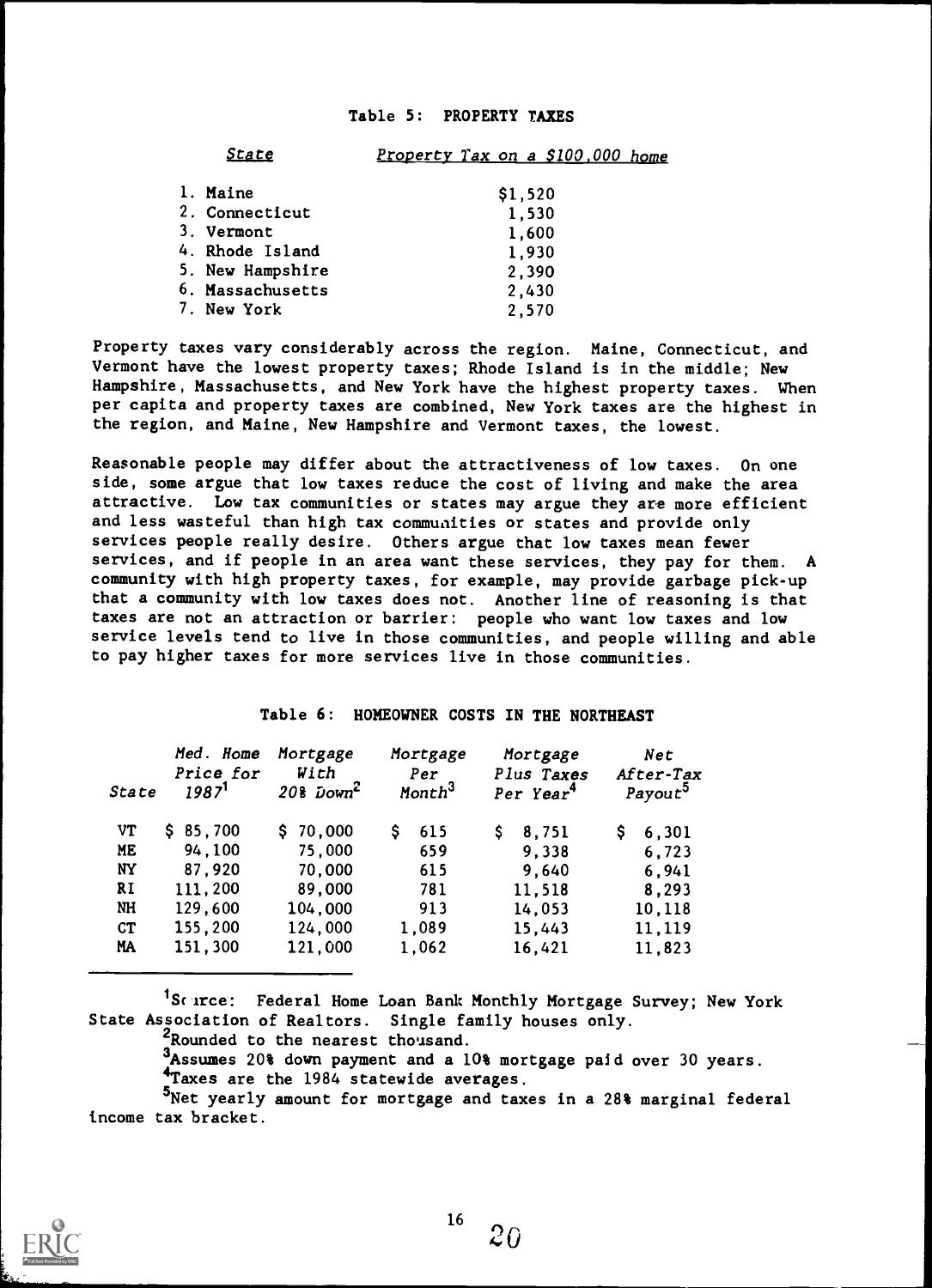Table 6, which shares a variety of homeowner costs in the Northeast, allows us to draw the following conclusions:

- 1. There are three tiers of homeowner costs: Vermont, Maine, and New York are the least expensive; New Hampshire, Connecticut, Massachusetts are considerably more expensive; and Rhode Island generally falls mid-way between the other two groups.
- 2. These groupings follow the tiers in the salary data, except:
	- a) New York has low costs relative to its salaries;
	- b) New Hampshire has high costs relative to its salaries, and to a lesser extent, the same is true of Massachusetts.
- 3. Low salaries in Vermont and Maine are partially, but not fully, offset by lower housing costs.

It should be kept in mind that these housing prices reflect neither the size nor quality of housing in the states. Houses are more expensive in some parts of the Northeast because, in some cases, houses are larger or of better quality than in other parts. Higher housing prices in certain areas also reflect greater demand in relation to available supply.

In summary, quality of life and cost-of-living are important factors in attracting teachers, and there is variation across the Northeast in both areas. On average, Maine is an inexpensive place in which to live, but its quality of life ranks next to the last in the region. Vermont has a high quality of life ranking, low-priced homes, and relatively low taxes. At the other end, New Hampshire has a low quality of life ranking, relatively expensive homes, and low taxes.

Other than Vermont, no state clearly stands out as a particularly attractive or unattractive place to live in general. Because of the wide variation even within a given metropolitan area in quality of life and in people's tastes, it is likely that teachers, like most people, sort themselves into the areas of the region most likely to meet their individual preferences for a given lifestyle.

## V. Tenure, Seniority, and Sick Leave

Teachers with tenure are afforded certain privileges that non-tenured teachers do not enjoy. Since teachers give up tenure rights when they transfer to another state, a teacher's personal valuation of such rights may play a role when deciding whether or not to leave one position for another.

Tenured teachers are generally protected from layoffs when budget exigencies or declining enrollments require reductions in force. In most teacher contracts, non-tenured teachers must be laid off before tenured teachers in the same discipline. In cases where there are no non-tenured teachers to lay off, tenured teachers may be laid off, generally based on years of service to the district. While this fear was paramount in many states during the declining enrollments and budgets cuts of the 1970s, it has lessened somewhat today. However, job security is still something that teachers care about, and it cannot be overlooked.



21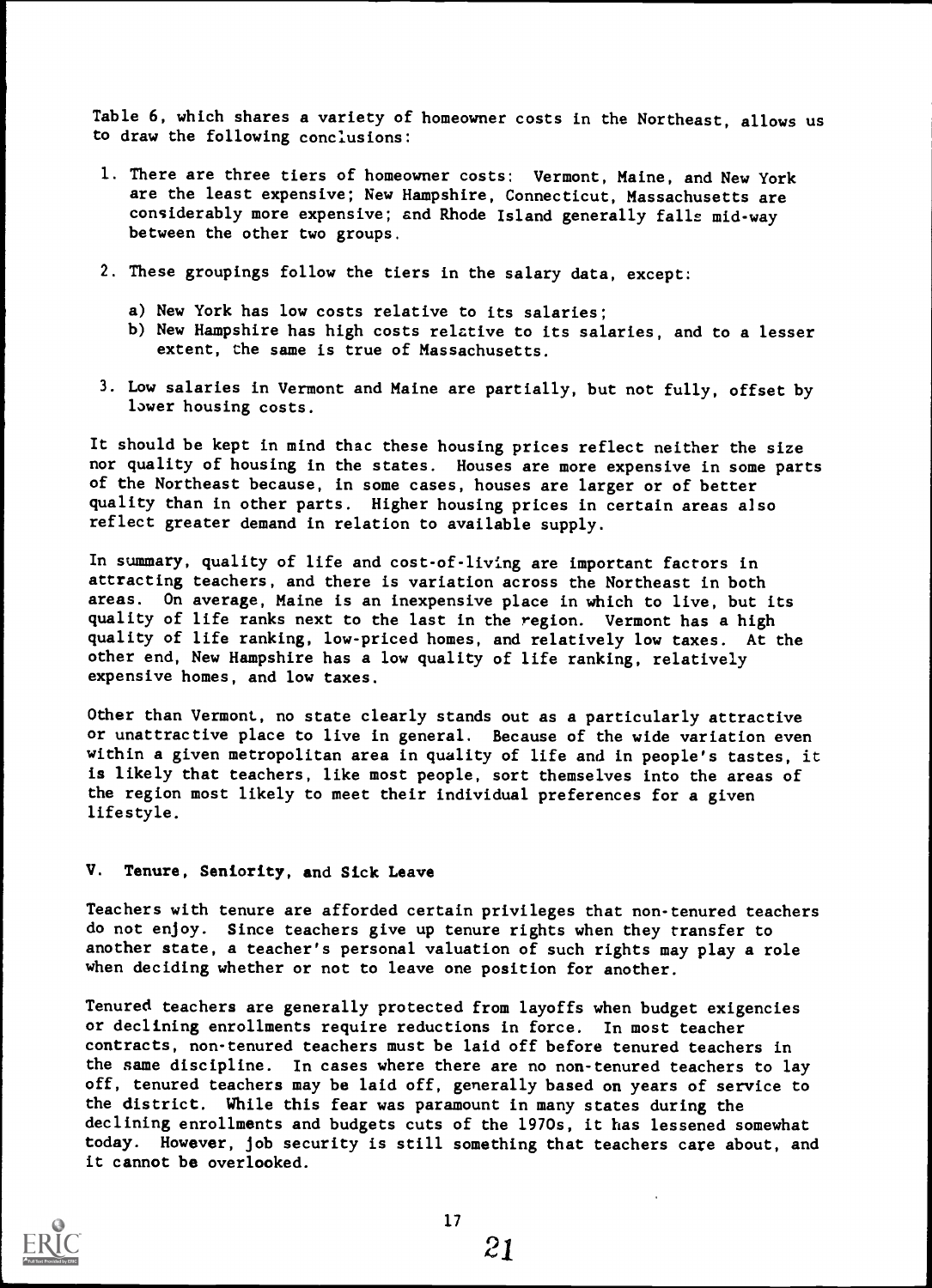Additionally, tenured teachers may not be dismissed without just cause; nontenured teachers are more easily dismissed. In most contracts, tenured teachers are given preference for leaves of absence as well as sabbaticals. Many tenured teachers have recall rights to their jobs if a position opens in the district in the two years following a layoff. Finally, tenure is symbolic of job security, seniority, and achievement of status, which many teachers cherish.

Besides tenure, teachers are granted some benefits for each year they remain in a given district -- benefits that may be forfeited by moving to another district or state. The evidence on these benefits in the Northeast region is not fully known, but they are important incentives for teachers. A few words about one important benefit, accumulation of sick days, are in order.

Most contracts permit some accumulation of sick days. Some allow an unlimited number; others have limits that range from 150 to 300 days. The more of these days a teacher can accrue, the greater the incentive to stay in one district. Sick days have an economic value to teachers for several reasons.

The most obvious benefit of accumulated sick days is the protection it affords in the event of an injury or illness. These accumulated days, in effect, provide an insurance policy for the teacher and family in case of major illness or death. Where unlimited sick day accrual is possible, teachers have been known to accrue two years worth of such insurance.

In some contracts, unused sick days may be cashed in for a set price at retirement. If these sick days cannot be cashed in earlier or transferred, then there is an economic incentive to have a one-district career. For some teachers, this cash-in can result in a significant sum of money paid at retirement. In Westerly, Rhode Island, for instance, a teacher may cash in all accumulated sick days at the per diem rate at retirement. Seventeen of the forty districts in Rhode Island allow various forms of sick-day cash-in at retirement.

Some districts allow teachers to use their accumulated sick days during maternity. Teachers may be granted a six-month or year-long unpaid leave of absence after a baby is born but may use sick days for up to six weeks prior to birth. Rather than start a maternity leave prior to the baby's birth or take unpaid days, a teacher may receive full pay if she has accumulated enough sick days.

The extent to which these and other provisions are contained in contracts in the Northeast is unknown. We do know that sick days are generally not transferrable between states. Liberal sick leave policies, like any other fringe benefit, may serve as incentives to draw teachers to a given district or state.

#### VI. Conclusions and Policy Issues

This paper discussed a variety of incentives that can make a difference in attracting and retaining a sufficient number of high quality teachers. These incentives include salaries, retirement benefits, working conditions, quality of life, tenure and seniority rights, and sick leave. The states in the Northeast vary considerably in their ability to attract qualified teachers to begin and continue teaching.

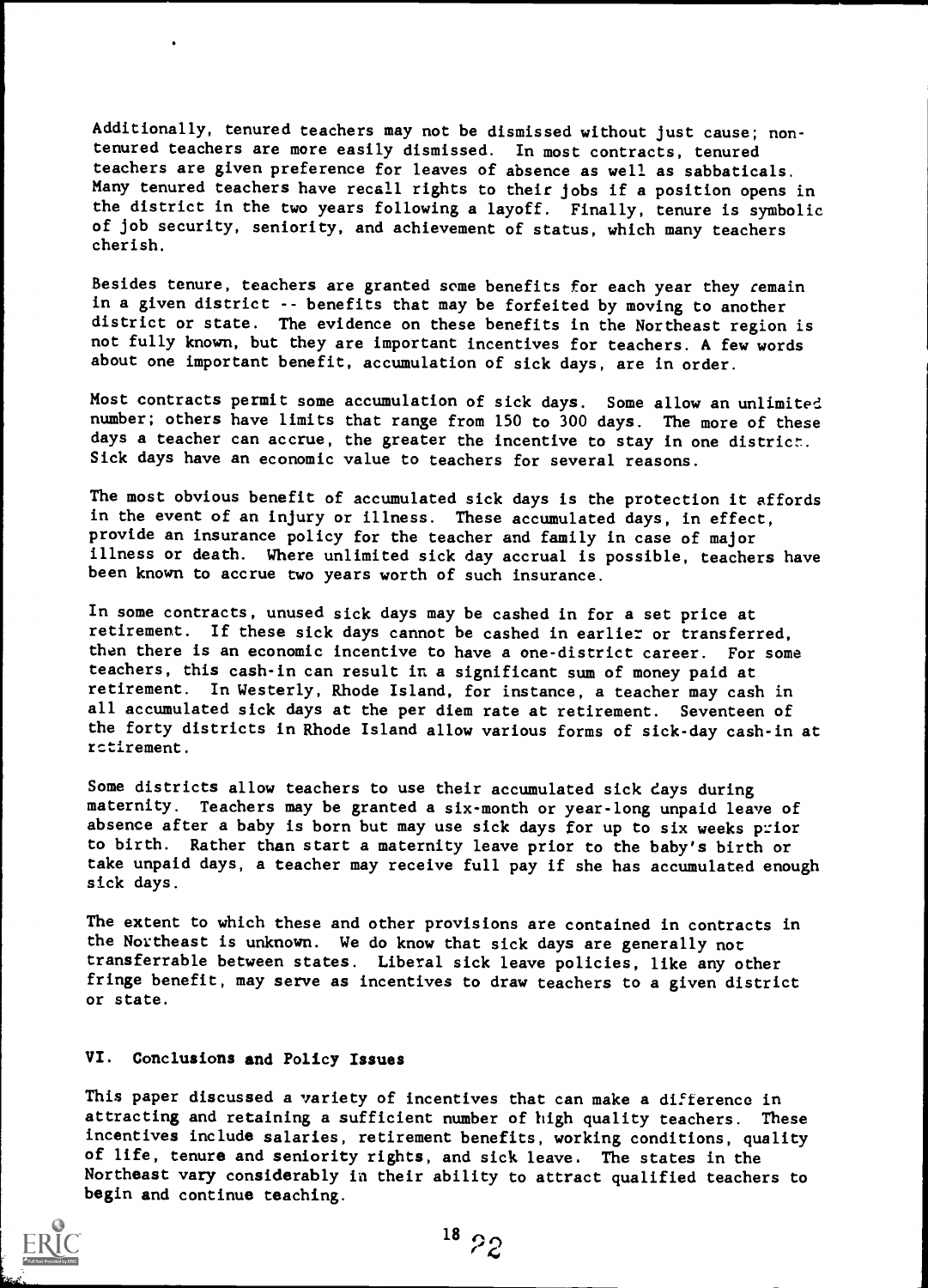While generalizations about individual states do not necessarily reflect the reality experienced by every individual district, a clear pattern emerges in the region. There is a cleavage in the level of incentives offered to teachers between the three northern New England states and New York and southern New England. Overall, New Hampshire, Vermont, and Maine are less attractive places to become and continue as a teacher. On the basis of salaries, retirement benefits, and working conditions, teachers "on the fence" will be attracted in greater numbers to Connecticut, New York, Massachusetts, and Rhode Island.

Low-incentive states must pursue policies that narrow the gap between themselves and high-incentive sta,es if they are going to compete successfully for the teacher "on the fence." With an increased demand for teachers on the horizon, the ability of these states to attract such teachers will be critical in staffing the classrooms of the 1990s with quality personnel.

Reducing the barriers to movement between states in the region will aid the low-incentive states in increasing their teacher supply only if incentives in those states are improved as well. To reduce the barriers without closing the incentive gap will result in fewer qualified teachers willing to teach in the northern New England states, thereby making the problem worse instead of better.

State-level policymakers, however, cannot hope to influence all . incentives that affect a person's decision whether or not to enter teaching or to stay in the field. Quality of life and cost-of-living come immediately to mird. On the other hand, salaries, retirement regulations, tenure, and working conditions may be subject to state-level policy manipulation. These are some of the policy issues raised by this paper:

- What can be done to raise teachers' salaries to an attractive level?
- o What can be done to make retirement systems more attractive?
- o What working conditions can be improved by state policies and how?
- o 'low can states alter tenure laws to encourage teacher mobility?
- o Generally, what policies will improve the likelihood of a potential teacher choosing to teach in one state over another?

#### VII. Policy Recommendations

The following recommendations are developed for the consideration of the Chief State School Officers and other policy actors and stakeholders in the Northeast. The goal of these recommendations, as charged by the Chiefs, is to enhance the mobility of educators throughout the region and to establish a Northeast Common Market for educators. However, as mobility across states increases, states offering low levels of incentives will need to improve them or face even greater difficulty staffing their classrooms with skilled teachers. The teacher considering a move to a state with a high level of incentives will find that move easier to make if mobility is increased.

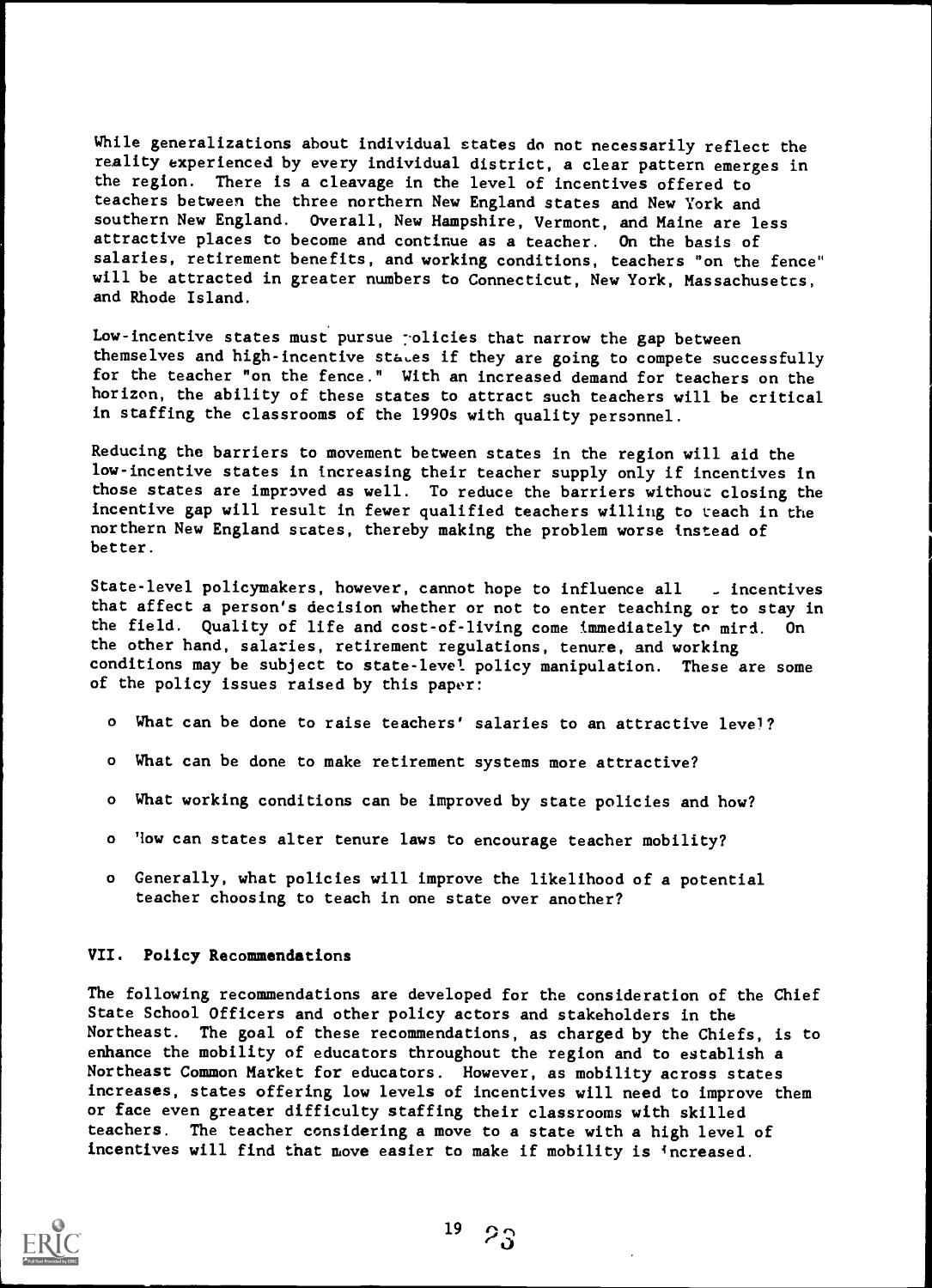## Salaries

Educator salary levels across the region fall into two tiers, a relatively high tier and a lower tier. New York, Connecticut, Massachusetts, and Rhode Island fall into the former; Maine, New Hampshire, and Vermont fall into the latter. Cost of living and quality of life may mitigate the impact of these differences. However, even with the cost of living figured into the equation, there exists a significant salary differential between the northern New England states and the rest of the Northeast. This problem is particularly acute in New Hampshire.

#### Recommendation:

Maine, New Hampshire, and Vermont should consider developing salary enhancement policies in order to make their teachers' salaries more competitive regionally. Massachusetts, because of high taxes and housing costs, may need to consider salary enhancement as well. Some work in this direction has already begun. But, if all states in the region do not guarantee competitive salaries to teachers (and, indeed, administrators), those states that do not will be at a distinct disadvantage in the competition for educators.

Initial steps in the direction of minimum starting salaries has been taken in several states in the region. Another option for consideration is the Connecticut plan, which raised salaries for all teachers, not just beginning teachers. This plan helps keep quality teachers from leaving the classroom and attracts former teachers back to the profession. Even with a tightening of certification requirements and a rigorous asting program, Connecticut has seen a dramatic increase in the number of teacher applicants.

#### Working Conditions

After salaries, working conditions are often cited as a critical issue for educa ors. Teachers frequently mention working conditions as the reason they leave the profession. There is a body of research that hypothesizes chat satisfaction with working conditions is one requirement for recruitment and retention of quality professionals in education. Because of the difficulty in assessing working conditions in the states, further research in this area needs to be done before specific policy recommendation can be proposed.

#### Recommendations:

A survey of educators' attitudes about working conditions in the Northeast needs to be undertaken. This survey should be a collaborative effort among various stakeholders concerned about working conditions in schools across the region. The Regional Laboratory for Educational Improvement of the Northeast and Islands, vi its Northeast Common Market project, should work with the project's Steering Committee and the region's professional associations to develop, orchestrate, and administer the survey. The results should also inform the conceptualization of the supply and demand database and simulation software being developed by The Massachusetts Institute of Social and Economic Research (MISER).

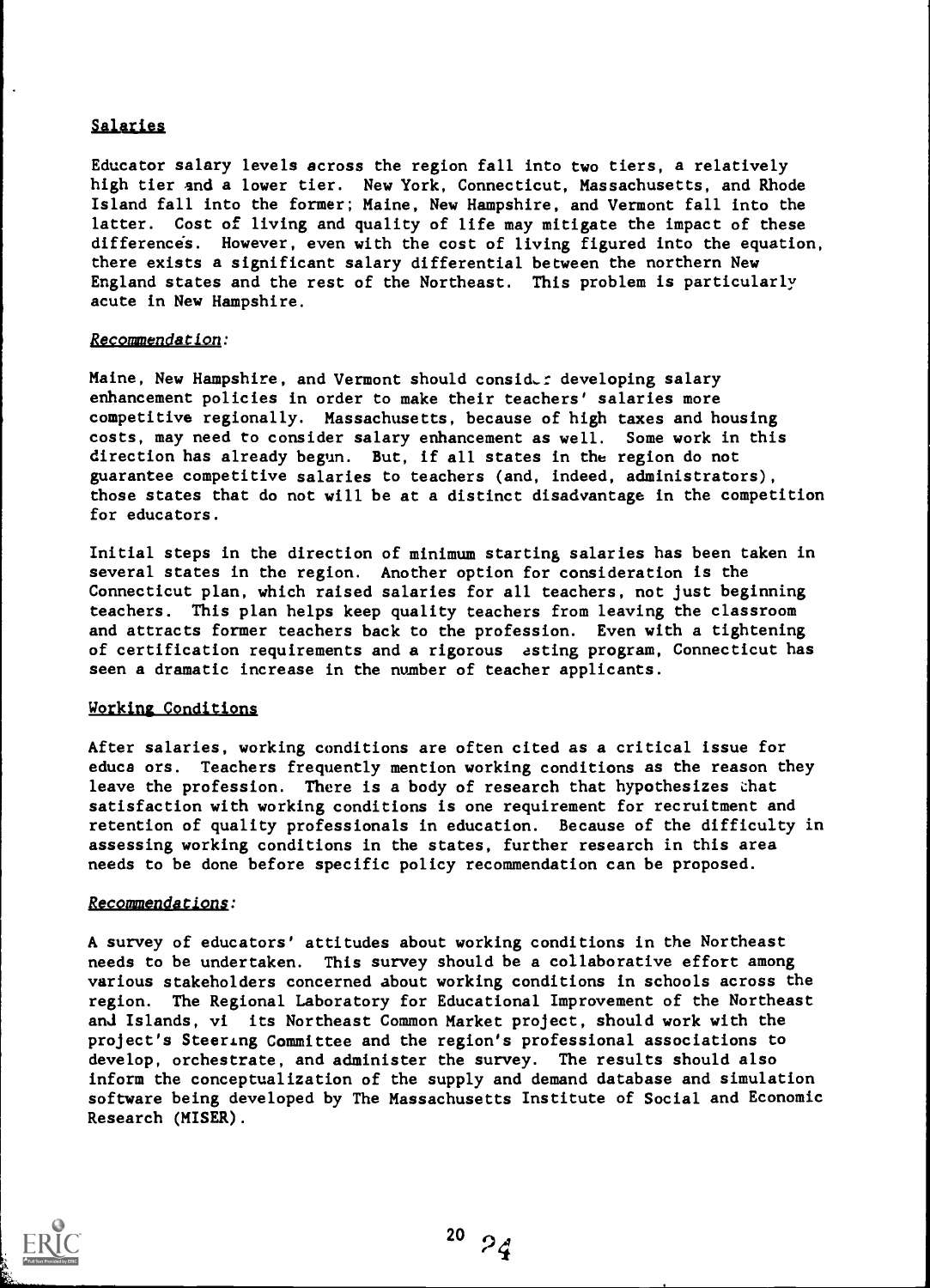Questions that a working conditions survey might answer include:

- 1. What do teachers lelieve to be the most critical aspects of working conditions -- those most in need of improvement and those which, if improved, would have the greatest likelihood of keeping them in the profession or at their current work sites?
- 2. Of those working condicions, which are subject to state-level policy manipulation?
- 3. Of the programs implemented in the latest wave of school reform, which have had the most beneficial impact on working conditions?
- 4. How do the states compare in the quality of working con'itions?

#### Retirement

Another key barrier to interstate mobility in the Northeast (and elsewhere) is the degree of portabilit) of retirement benefits. In most cases, teachers and administrators, once they *nave* invested any significant time in education, have a large stake in a state's pension system. In most cases, that investment is not portable; that is, it can not be readily transferred from one state to another.

For a common market to facilitate mobility of teachers and administrators throughout the Northeast, retirement benefits must readily transfer across state lines. Currently, the National Governors Association (NGA) is attempting to make portability possible across the country. If successful, this effort will accelerate the development of the Northeast Common Market.

#### Recommendations:

The states ir the Northeast should adopt a position that supports the NGA efforts and inould work to develop a policy of immediate vesting for teachers; OR

The states in the Northeast should allow educators to buy-in an unlimited number of years of experience when transferring between states or districts. The importing state would calculate the amount needed for the buy-in and any excess would be refunded to the employee. Any difference vould have to be mide up by the employee. Those teachers who must make up a deficit should be allowed to purchase credits in installments. This is similar to the system used in Canada.

#### Tenure and Seniority

Tenure and seniority benefit transfer are also important issues confronting educator mobility. In most school districts in the Northeast (as well as elsewhere in the country) educators lose seniority and tenure rights when they leave a district. These are key issues, given the shifting growth patterns in the region and the importance of tenure and seniority for job security.

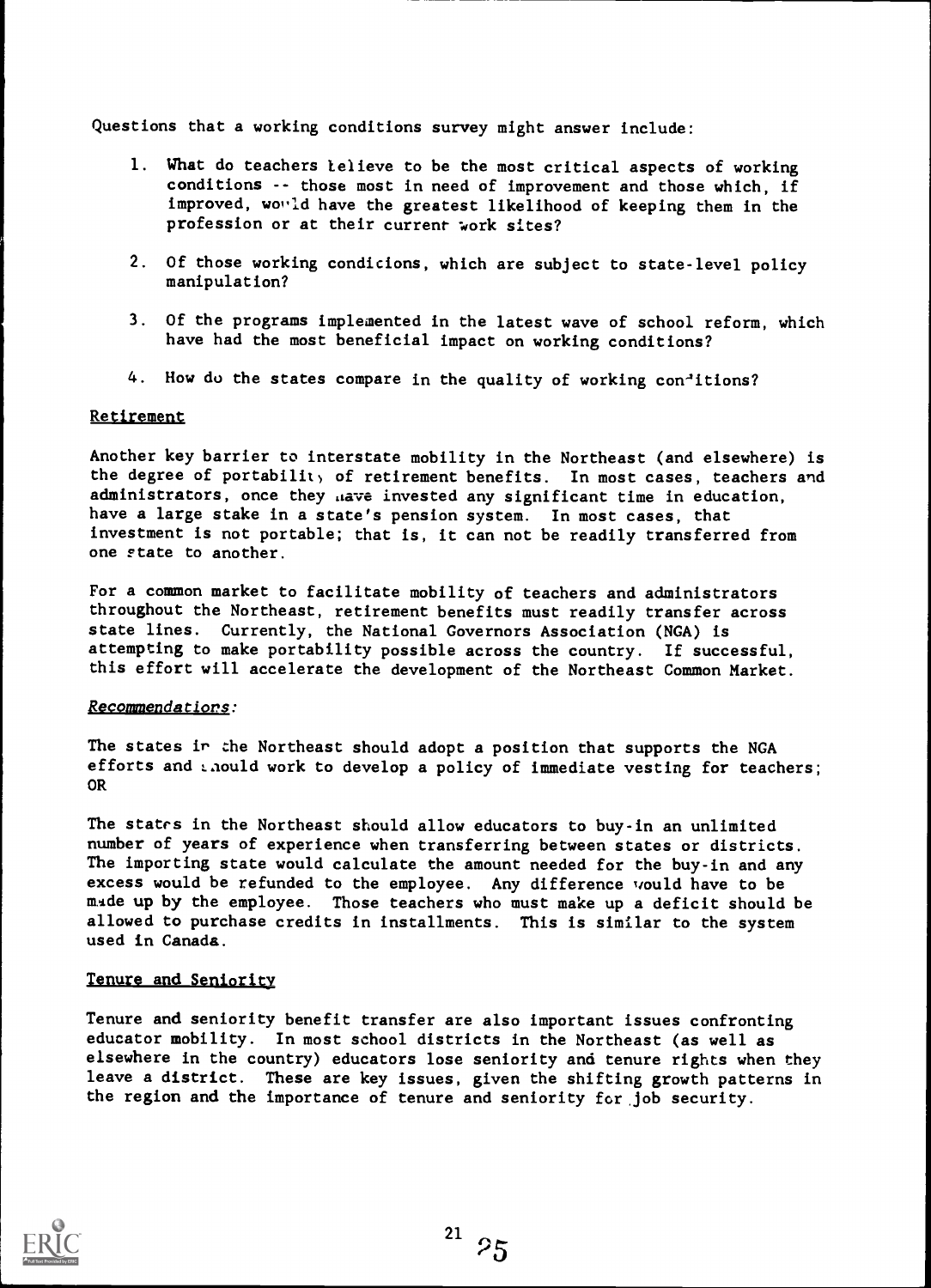## Recommendation:

States in the region should consider developing and adopting policies that will support transfer of benefits like tenure and sick leave to a new district if that teacher changes districts (or states). States in the region that offer tenure should develop an agreement that reduces tenure requirements for experienced teachers entering different states. Connecticut, for example, allows teachers changing districts within the state to be tenured in approximately half the normal three-year period if tenure had previously been granted by another Connecticut district. A similar interstate agreement would promote interstate mobility and move toward a Northeast Common Market.

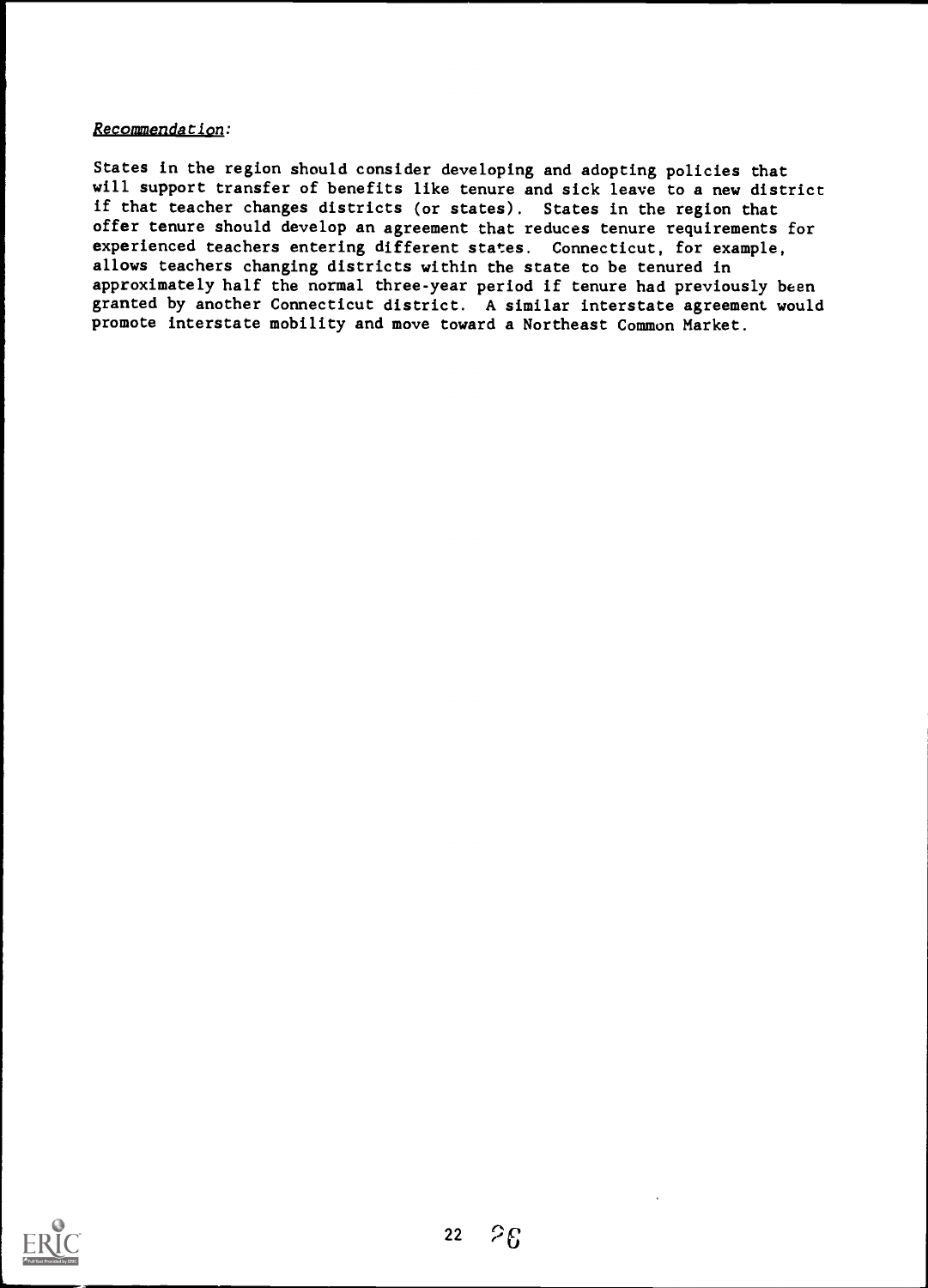#### **REFERENCES**

- American Demographics Magazine, State Demographics, Dow Jones-Irwin, Homewood, IL, 1983.
- Baugh, William H. and Stone, Joseph A., "Mobility and Wage Equilibrium in the Educator Labor Market," Economics of Education Review, Volume 2, Number 3, Summer, 1982.
- 3lomquist, Glenn C., Berger, Mark C. and Hoehn, John P., "New Estimates of Quality of Life in Urban Areas," The American Economic Review, Vol. 78, No. 1, March, 1988.
- Boyer, Richard and Savageau, David, Places Rated Almanac, Rand-McNally, Chicago, 1985.
- Center for Policy Research, Capital Ideas, National Governors' Association, Washington, DC, June 1, 1988.
- Connecticut Education Association, CONNTACT newsletter, Vol. 5, No. 13, April 1, 1985.
- Eberts, Randall and Stone, Joseph A., Unions and Public Schools, Lexington Books, D.C. Heath, Lexington, MA, 1983.
- Eberts, Randall and Stone, Joseph A., "Wages, Fringe Benefits and Compensating Differentials," <u>Southern Economics Journal</u>, Volume 52, Number 1, July, 1985.
- Educational Research Service, Fringe Benefits for Teachers in Public Schools. 1981-82, Arlington, VA, 1982.
- Gerardi, Robert J., "Let's Have a National Retirement Program for Mobile Educators," Opinion Paper, February, 1984.
- Graves, Philip E., "Migration with a Composite Amenity: The Role of Rents," Journal of Regional Science, Vol. 23, November, 1983.
- Greenberg, David and McCall, John, "Teacher Mobility and Allocation," Journal of Human Resources, Volume 9, Number 4, Fall, 1974.
- Greenberg, David and McCall, John, "Analysis of the Educational Personnel System: VII. Teache. Mobility in Michigan," Rand Corporation, Santa Monica, California, February, 1974 (1974b).
- Greenough, William C. and King, Francis P., Pension Plans and Public Policy, Columbia University Press, New York, 1976.
- Harris, Louis and Associates, The Metropolitan Life Survey of the American Teacher 1985, Metropolitan Life Insurance Company, New York, 1985 (1985a).
- Harris, Louis and Associates, The Metropolitan Life Survey of Former Teachers in America, Metropolitan Life Insurance Company, New York, 1985 (1985b).
- Harris, Louis and Associates, The Metropolitan Life Survey of The American Teacher 1987, Metropolitan Life Insurance Company, New York, 1987.



27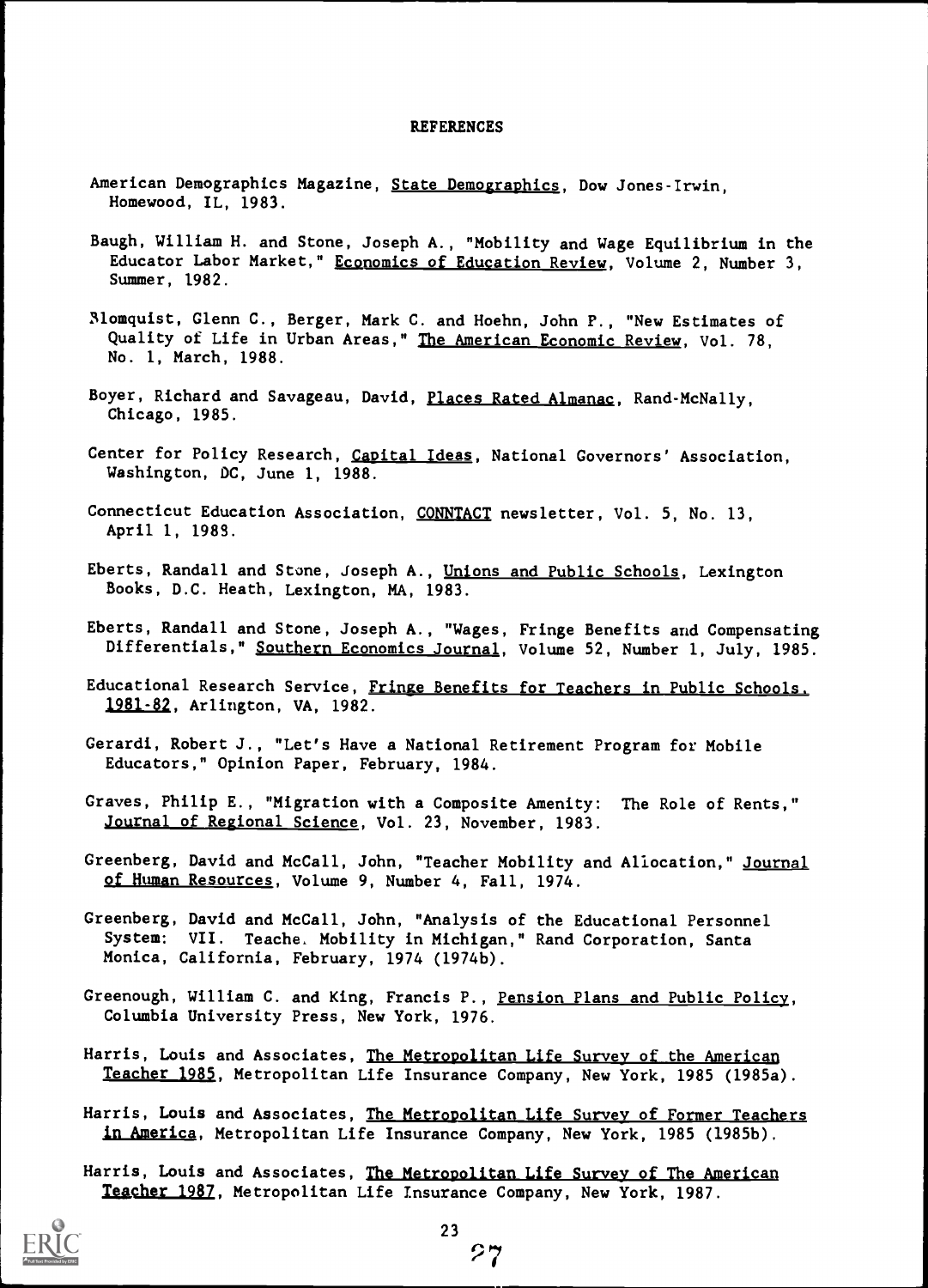- Johnson, Susan Moore. "Schoolwork and Its Reform," in Schoolwork (in press).
- Jump, Bernard, Jr., "Teacher Mobility and Pension Portability," Carnegie Forum on Education and the Economy, New York, 1986.
- Krumm, Ronald J., "Neighborhood Amenities: An Economic Analysis," Journal of Urban Economics, Volume 7, March, 1980.
- Liu, Ben-Chieh, Quality of Life Indicators in U.S. Metropolitan Areas, Praeger Publishers, New York, 1976.
- Lortie, Dan C., Schoolteacher, University of Chicago Press, Chicago, 1975.
- Matthes, William A. and Carlson, Robert V., "Conditions for Practice: The Reasons Teachers Selected Rural Schools," April, 1986, paper presented at AERA, April, 1986.
- McDonald, Jean G., Pension Portability for Educators. A Plan for The Future, Center for Policy Research, National Governor's Association, Washington, DC, 1988.
- Murnane, Richard J., "Teacher Mobility Revisited," <u>Journal of Human Resources</u>, Volume 16, Number 1, Winter, 1981.
- Murnane, Richard J., and Olsen, Randall, "How Long Teachers Stay in Teaching Depends on Salaries and Opportunity Costs," January, 1988.
- Murnane, Richard J., Singer, Judith D. and Willett, John B., "Changes in Teacher Salaries During the 1970s: The Role of School District Demographics," Economics of Education Review, Volume 6, No. 4, 1987.
- Murphy, Larry, "Policy Perspectives on Teacher Incentive Planning," Paper presented at AERA, April, 1988.
- National Education Association, Estimates of School Statistics 1987-88, Washington, DC, 1987.
- Roback, Jennifer, "Wages, Rents and the Quality of Life," Journal of Political Economy, Volume 90, December, 1982.
- Rosen, Sherwin, "Wage-Based Indexes of Urban Quality of Life," in Peter Mieszkowski and Mahlon Straszheim, eds., Current Issues in Urban Economics, Johns Hopkins University Press, Baltimore, 1979.
- Smith, V. Kerry, The Role of Site and Job Characteristics in Hedonic Wage Models," Journal of Urban Economics, Volume 13, May, 1983.
- Sweeney, Dennis, "Teacher Inter-School Mobility: A Review of the Literature," unpublished qualifying paper, Harvard Graduate School of Education, 1987.
- U.S. Bureau of the Census, State Government Tax Collections in 1987, U.S. Government Printing Office, Washington, DC, 1988.

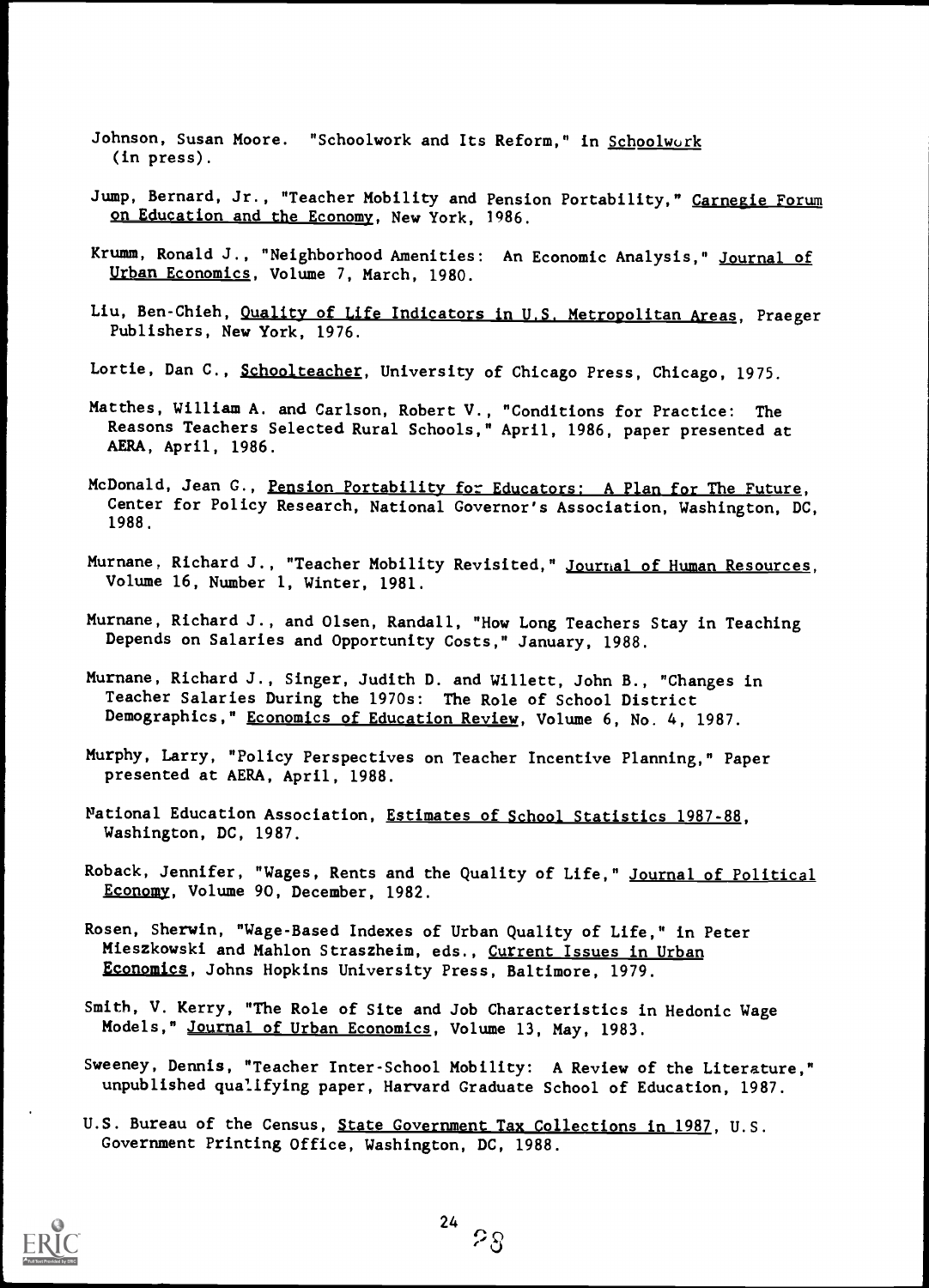Zabalza, A $\iota$ .coni, Turnbull, Philip, and Williams, Gareth, <u>The Economics of</u> Teacher Supply, Cambridge University Press, Cambridge, 1979.

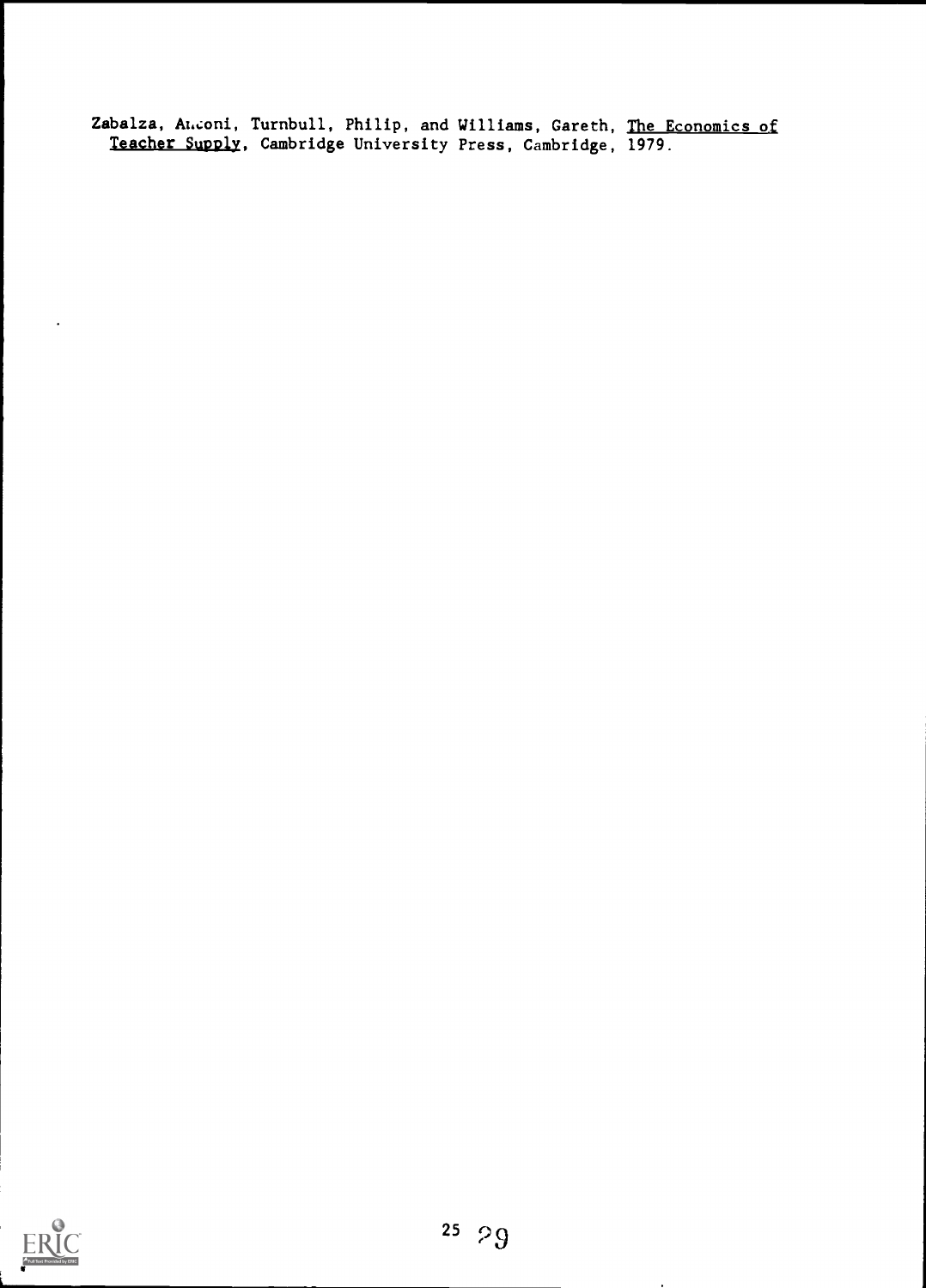## APPENDIX A

The following table ranks each SMSA within a state on the nine factors that comprise the overall ranking. The scale is as follows: The highest ranking is 1, indicating an SMSA is rated best on a given factor; the lowest ranking is 329.

| New York            | Climate<br>and<br>Terrain | Housing | Health/<br>Env.<br>Care | Crime | Trans-<br>porta-<br>tion | Educ-<br>cation | Arts         | Recre-<br>ation | Economy | <b>Overall</b><br>Rank |
|---------------------|---------------------------|---------|-------------------------|-------|--------------------------|-----------------|--------------|-----------------|---------|------------------------|
| Albany-Schenectady- |                           |         |                         |       |                          |                 |              |                 |         |                        |
| Troy                | 248                       | 171     | 85                      | 54    | 15                       | 17              | 54           | 175             | 111     | 19th                   |
| Binghampton         | 147                       | 202     | 137                     | 16    | 126                      | 64              | 183          | 155             | 142     | 67th                   |
| Buffalo             | 111                       | 180     | 36                      | 176   | 70                       | 50              | 24           | 62              | 218     | 13th                   |
| Elmira              | 251                       | 108     | 253                     | 50    | 230                      | 86              | 223          | 185             | 248     | 214th                  |
| Glens Falls         | 248                       | 112     | 329                     | 47    | 305                      | 221             | 263          | 130             | 202     | 290th                  |
| Nassau-Suffolk      | 31                        | 298     | 9                       | 45    | 311                      | 33              | 22           | 14              | 22      | 6th                    |
| New York City       | 44                        | 312     | $\mathbf 1$             | 329   | $\mathbf{1}$             | 92              | $\mathbf{1}$ | 16              | 170     | 25th                   |
| Niagra Falls        | 143                       | 149     | 269                     | 101   | 60                       | 268             | 234          | 132             | 282     | 212th                  |
| Orange County       | 216                       | 281     | 79                      | 112   | 233                      | 181             | 40           | 134             | 116     | 121st                  |
| Poughkeepsie        | 235                       | 278     | 299                     | 61    | 158                      | 127             | 246          | 165             | 42      | 201st                  |
| Rochester           | 316                       | 233     | 53                      | 147   | 84                       | 5               | 38           | 50              | 69      | 32 <sub>nd</sub>       |
| Syracuse            | 152                       | 148     | 131                     | 79    | 14                       | 44              | 57           | 44              | 281     | 20th                   |
| Utica-Rome          | 152                       | 79      | 293                     | 10    | 121                      | 99              | 239          | 149             | 190     | 104th                  |
| NEW YORK AVG        | 177                       | 196     | 152                     | 94    | 133                      | 99              | 126          | 109             | 161     |                        |

 $\sum_{\mathbf{A}_{\text{full}}}\prod_{\text{flat}}\prod_{\text{Fordinal}}$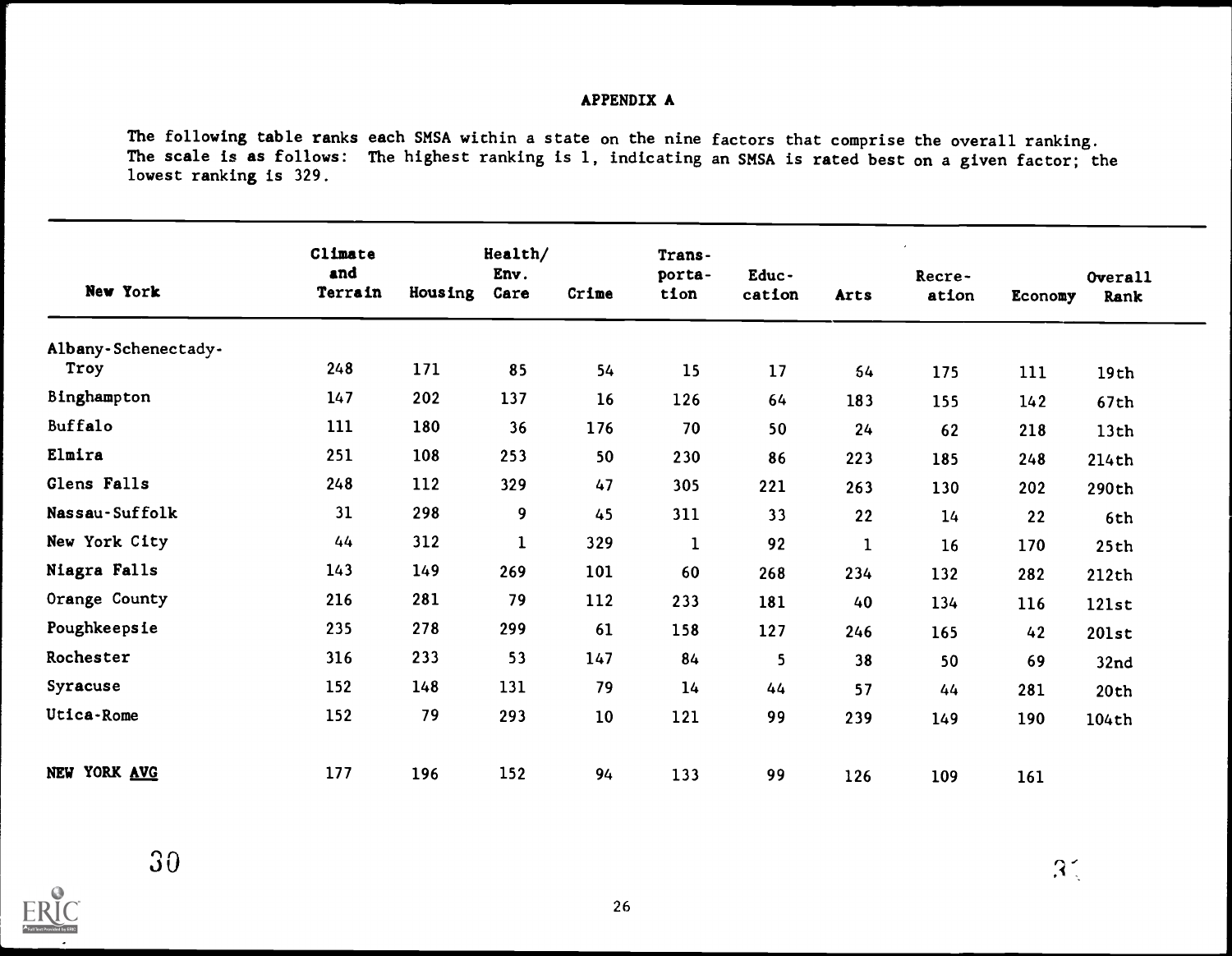| Massachusetts            | Climate<br>and<br>Terrain | Housing | Health/<br>Env.<br>Care | Crime | Trans-<br>porta-<br>tion | Educ-<br>cation | Arts | Recre-<br>ation | Economy | Overall<br>Rank |
|--------------------------|---------------------------|---------|-------------------------|-------|--------------------------|-----------------|------|-----------------|---------|-----------------|
| <b>Boston</b>            | 55                        | 300     | 3                       | 266   | 16                       | 14              | 5    | 32              | 60      | 2nd             |
| <b>Brockton</b>          | 10 <sub>5</sub>           | 203     | 151                     | 282   | 181                      | 193             | 154  | 258             | 37      | 182nd           |
| Fall River               | 40                        | 248     | 153                     | 134   | 119                      | 293             | 252  | 105             | 238     | 191st           |
| Fitchburg/Leominster     | 219                       | 200     | 216                     | 71    | 304                      | 161             | 296  | 327             | 212     | 316th           |
| Lawrence-Haverhill       | 152                       | 287     | 105                     | 152   | 200                      | 285             | 147  | 131             | 51      | 154th           |
| Lowel1                   | 186                       | 266     | 123                     | 116   | 178                      | 285             | 104  | 274             | 47      | 189th           |
| New Bedford              | 40                        | 184     | 265                     | 194   | 237                      | 293             | 249  | 219             | 227     | 301st           |
| Pittsfield               | 242                       | 162     | 206                     | 65    | 186                      | 30              | 303  | 225             | 155     | 185th           |
| Salem-Gloucester         | 38                        | 301     | 100                     | 31    | 215                      | 193             | 98   | 80              | 69      | 56th            |
| Springfield              | 268                       | 179     | 200                     | 264   | 66                       | 10              | 93   | 201             | 178     | 143rd           |
| Worcester                | 123                       | 239     | 64                      | 77    | 180                      | 24              | 172  | 301             | 219     | 125th           |
| <b>MASSACHUSETTS AVG</b> | 133                       | 234     | 144                     | 150   | 171                      | 162             | 170  | 196             | 136     |                 |



 $\lambda$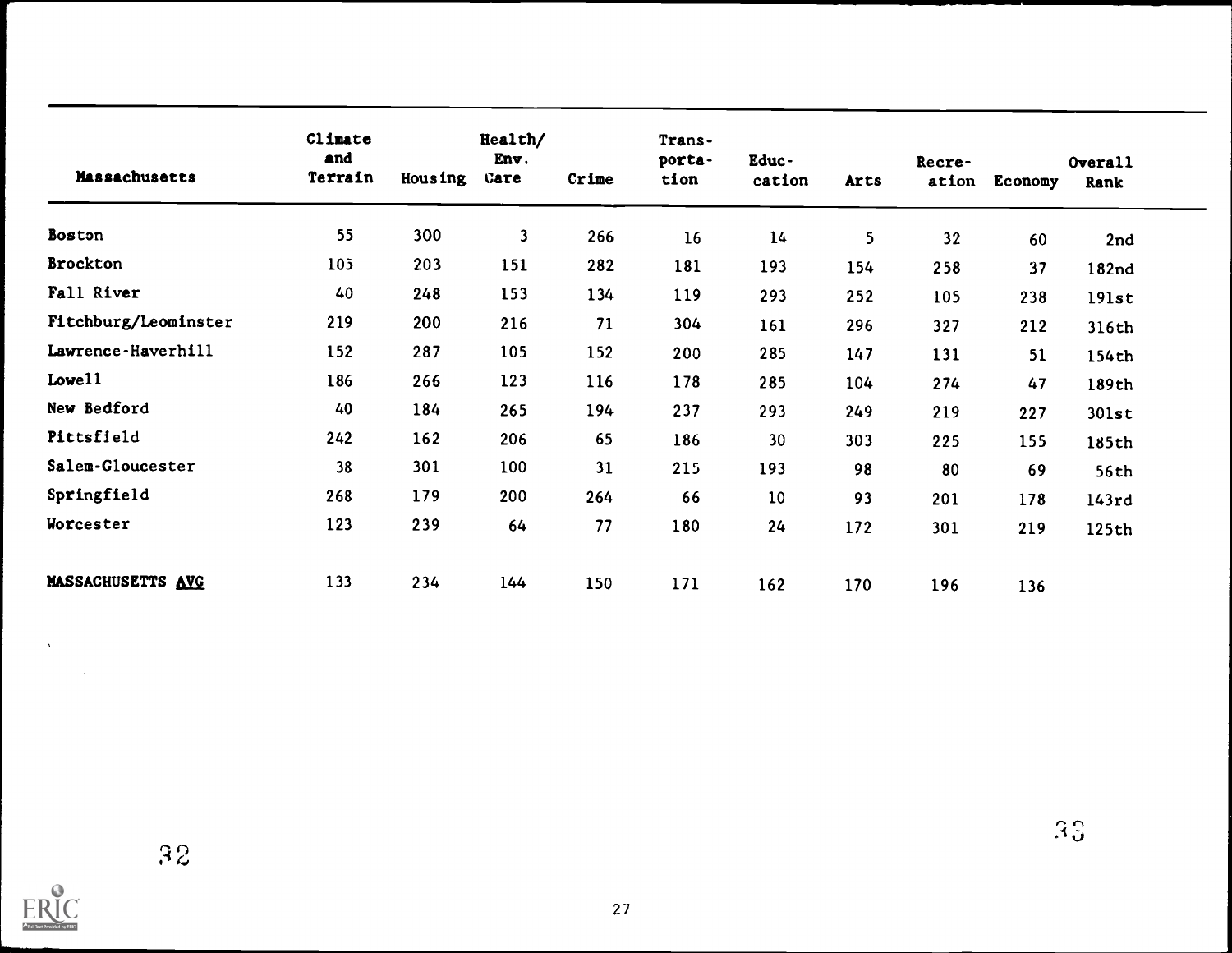| Connecticut        | Climate<br>and<br>Terrain | '.ousing | Health/<br>Env.<br>Care | Crime | Trans-<br>porta-<br>tion | Educ-<br>cation | <b>Arts</b> | Recre-<br>ation | Economy | Overall<br>Rank |
|--------------------|---------------------------|----------|-------------------------|-------|--------------------------|-----------------|-------------|-----------------|---------|-----------------|
| Bridgeport-Milford | 34                        | 313      | 27                      | 163   | 239                      | 71              | 23          | 126             | 26      | 39th            |
| <b>Bristol</b>     | 207                       | 280      | 141                     | 41    | 128                      | 240             | 269         | 317             | 51      | 228th           |
| Danbury            | 114                       | 320      | 40                      | 43    | 276                      | 71              | 33          | 189             | 34      | 55th            |
| Hartford           | 207                       | 302      | 30                      | 271   | 11                       | 4               | 89          | 146             | 67      | 58th            |
| New Britain        | 207                       | 289      | 98                      | 150   | 99                       | 47              | 200         | 258             | 53      | 128th           |
| New Haven-Meriden  | 95                        | 299      | 50                      | 146   | 79                       | 11              | 28          | 182             | 156     | 42nd            |
| New London-Norwich | 95                        | 284      | 254                     | 61    | 127                      | 31              | 217         | 74              | 45      | 70th            |
| Norwalk            | 34                        | 328      | 29                      | 56    | 205                      | 71              | 35          | 75              | 55      | 9th             |
| Stamford           | 34                        | 329      | 23                      | 127   | 248                      | 71              | 29          | 154             | 79      | 50th            |
| Waterbury          | 114                       | 279      | 102                     | 108   | 285                      | 88              | 291         | 295             | 136     | 300th           |
| CONNECTICUT AVG    | 114                       | 302      | 79                      | 117   | 170                      | 71              | 121         | 182             | 70      |                 |

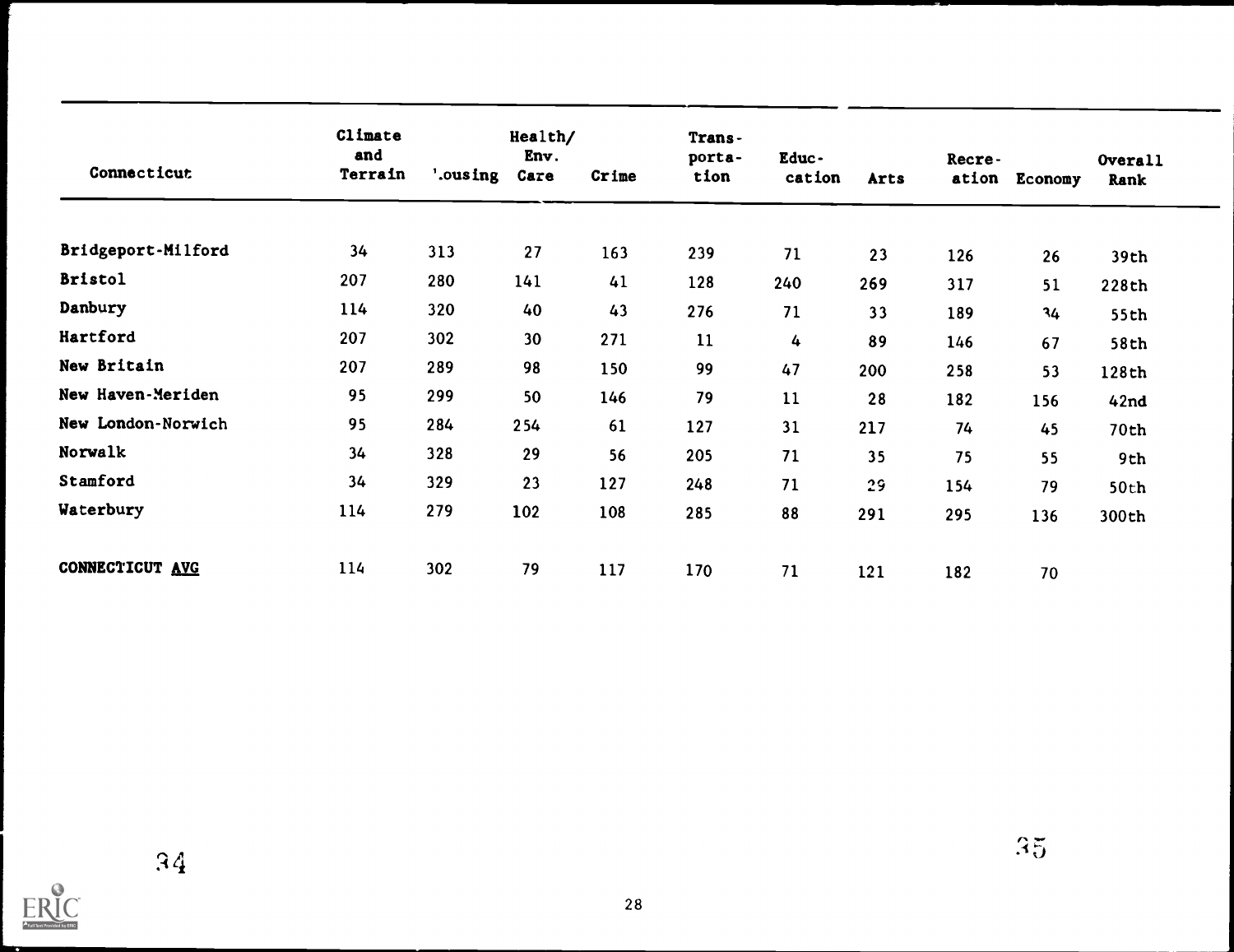| Rhode Island         | Climate<br>and<br>Terrain | Housing | Health/<br>Env.<br>Care | Crime | Trans-<br>porta-<br>tion | Educ-<br>cation Arts |     | Recre- | ation Economy | Overall<br>Rank |
|----------------------|---------------------------|---------|-------------------------|-------|--------------------------|----------------------|-----|--------|---------------|-----------------|
| Pawtucket-Woonsocket | 87                        | 261     | 114                     | 91    | 105                      | 62                   | 271 | 202    | 206           | 125th           |
| Providence           | 87                        | 253     | 34                      | 189   | 64                       | 6                    | 46  | 76     | 206           | 24th            |
| RHODE ISLAND AVG     | 87                        | 257     | 74                      | 140   | 85                       | 34                   | 159 | 139    | 206           |                 |

| New Hampshire                  | Climate<br>and<br>Terrain | Housing | Health/<br>Env.<br>Care | Crime | Trans-<br>porta-<br>tion | Educ-<br>cation Arts |     | Recre- | ation Economy | Overall<br>Rank |
|--------------------------------|---------------------------|---------|-------------------------|-------|--------------------------|----------------------|-----|--------|---------------|-----------------|
| Manchester                     | 295                       | 272     | 190                     | 61    | 120                      | 196                  | 272 | 310    | 32            | 259th           |
| Nashua                         | 172                       | 292     | 146                     | 24    | 232                      | 196                  | 146 | 199    | 36            | 139th           |
| Portsmouth-Dover-<br>Rochester | 254                       | 277     | 237                     | 27    | 301                      | 27                   | 308 | 236    | 4             | 227th           |
| NEW HAMPSHIRE AVG              | 240                       | 280     | 191                     | 37    | 218                      | 140                  | 242 | 248    | 24            |                 |

 $\mathbb{R}^n_+$ 

 $ER_{\text{tot}}^{\text{O}}$ 

 $\bullet$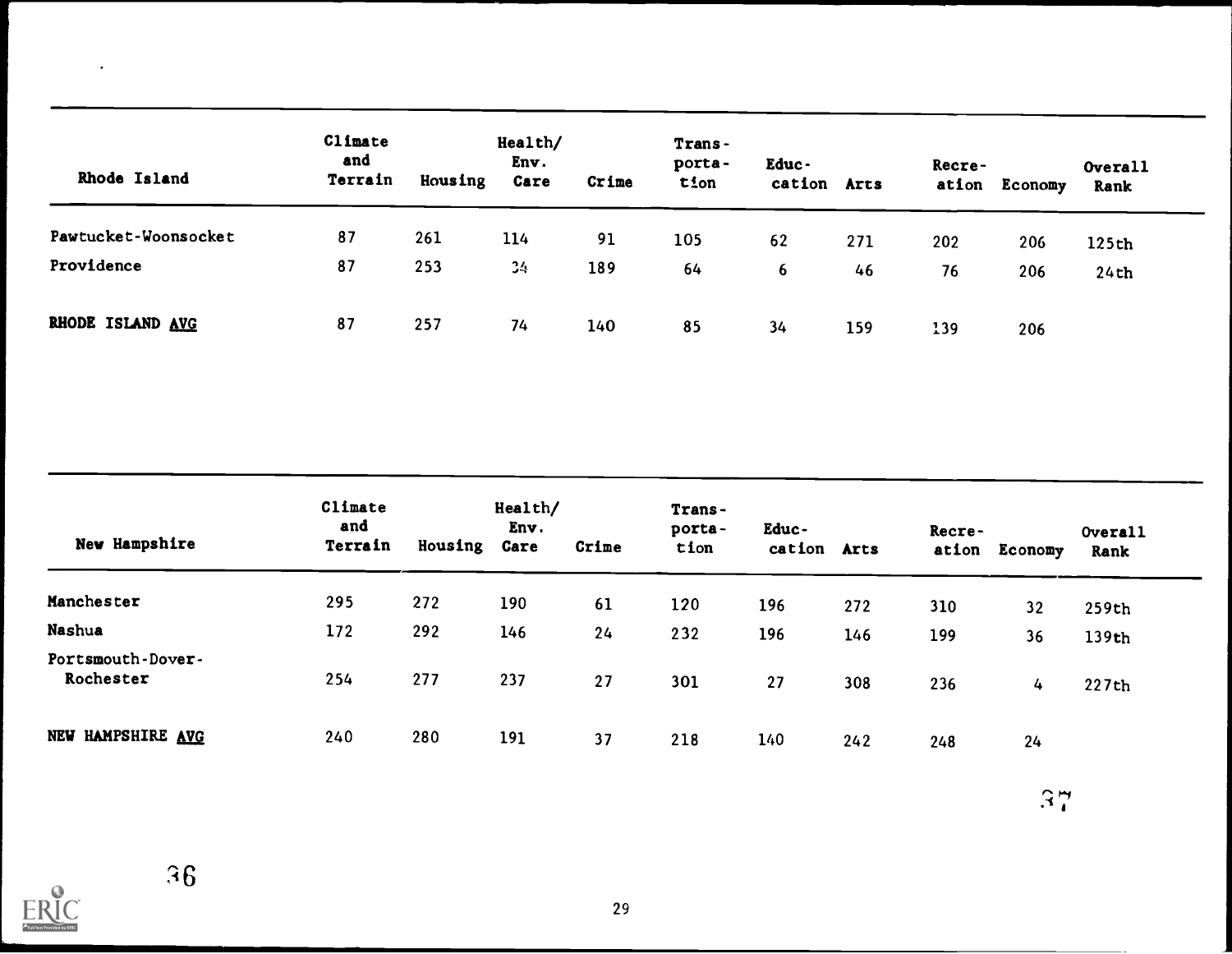|                 | Climate<br>and |                | Health/<br>Env. |       | Trans-<br>porta- | Educ-          |      | Recre- |               | Overall |
|-----------------|----------------|----------------|-----------------|-------|------------------|----------------|------|--------|---------------|---------|
| Maine           | Terrain        | <b>Housing</b> | Care            | Crime | tion             | cation         | Arts |        | ation Economy | Rank    |
| Bangor          | 270            | 124            | 182             | 69    | 55               | 109            | 155  | 89     | 201           | 84th    |
| Lewiston-Auburn | 232            | 90             | 186             | 98    | 261              | 213            | 253  | 136    | 284           | 263rd   |
| Portland        | 238            | 187            | 163             | 122   | 82               | 9 <sub>2</sub> | 130  | 20     | 76            | 54th    |
| MAINE AVG       | 247            | 134            | 177             | 96    | 133              | 139            | 179  | 82     | 187           |         |

| Vermont    | Climate<br>and<br>Terrain | Housing Care | Health/<br>Env. | Crime | Trans-<br>porta-<br>tion | Educ-<br>cation | Arts        | Recre- | ation Economy | Overall<br>Rank |
|------------|---------------------------|--------------|-----------------|-------|--------------------------|-----------------|-------------|--------|---------------|-----------------|
| Burlington | 304                       | 267          | 63              | 32    | 10                       | 22              | $\sqrt{77}$ | 21     | 43            | 18th            |

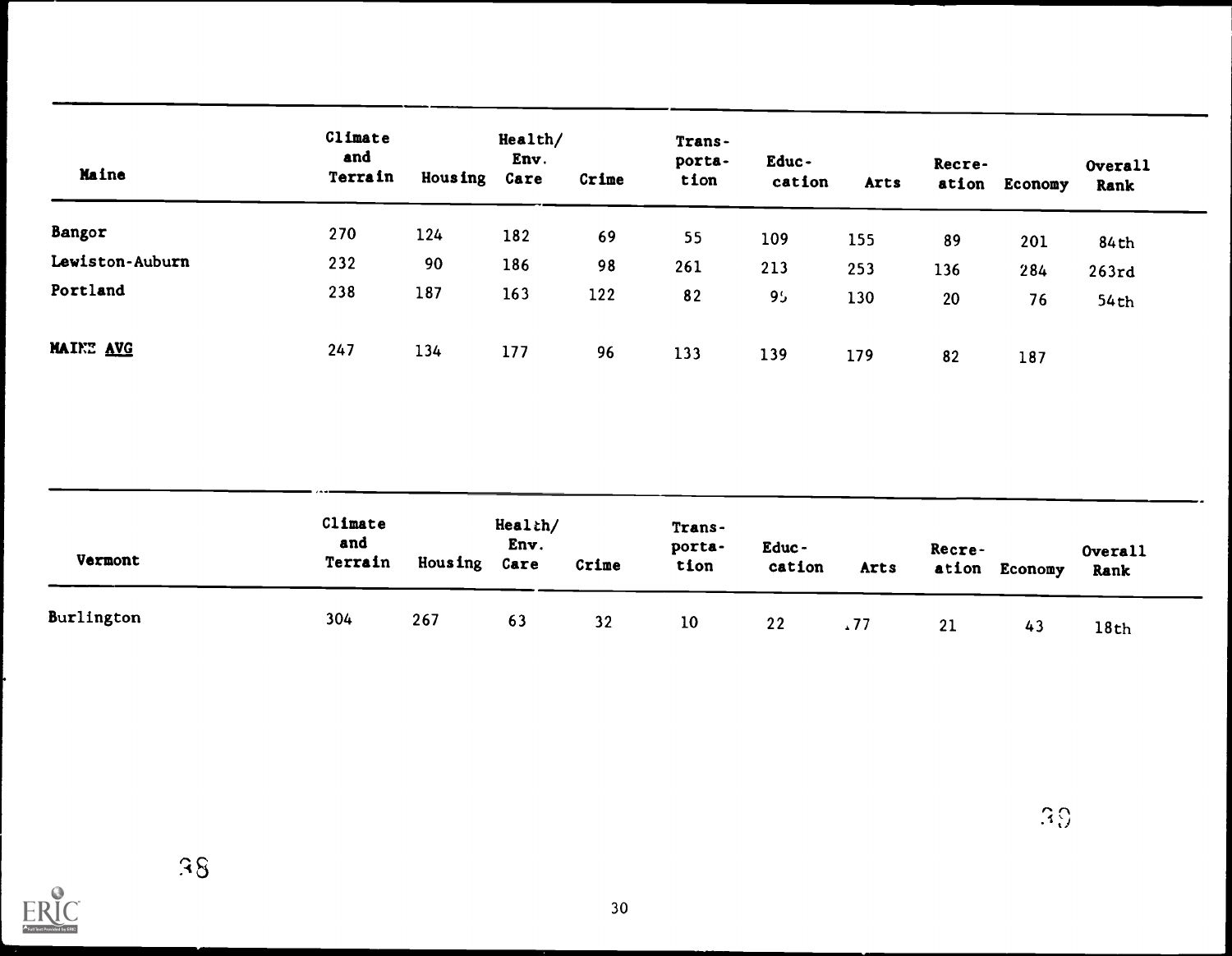### APPENDIX B

#### Metro Areas and Component Counties

\*indicates a Primary Metropolitan Statistical area

## Albany-Schnectady-Troy, New York

Albany, Greene, Montgomery, Renselaer, Saratoga, and Schenactady counties

#### Bengor, Maine

Parts of Penobscot and Waldo counties

#### Binghampton, New York

Broom and Tioga counties

#### Boston, Massachusetts\*

Parts of Bristol, Essex, Middlesex, Norfolk, Plymouth, and Worcester counties; Suffolk county

### Bridgeport-Milford, Connecticut\*

Parts of Fairfield and New Haven counties

#### Bristol, Connecticut\*

Parts of Hartford and Litchfield counties

#### Brockton, Massachusetts\*

Parts of Bristol, Norfolk, and Plymouth counties

#### Buffalo, New York\*

Erie county

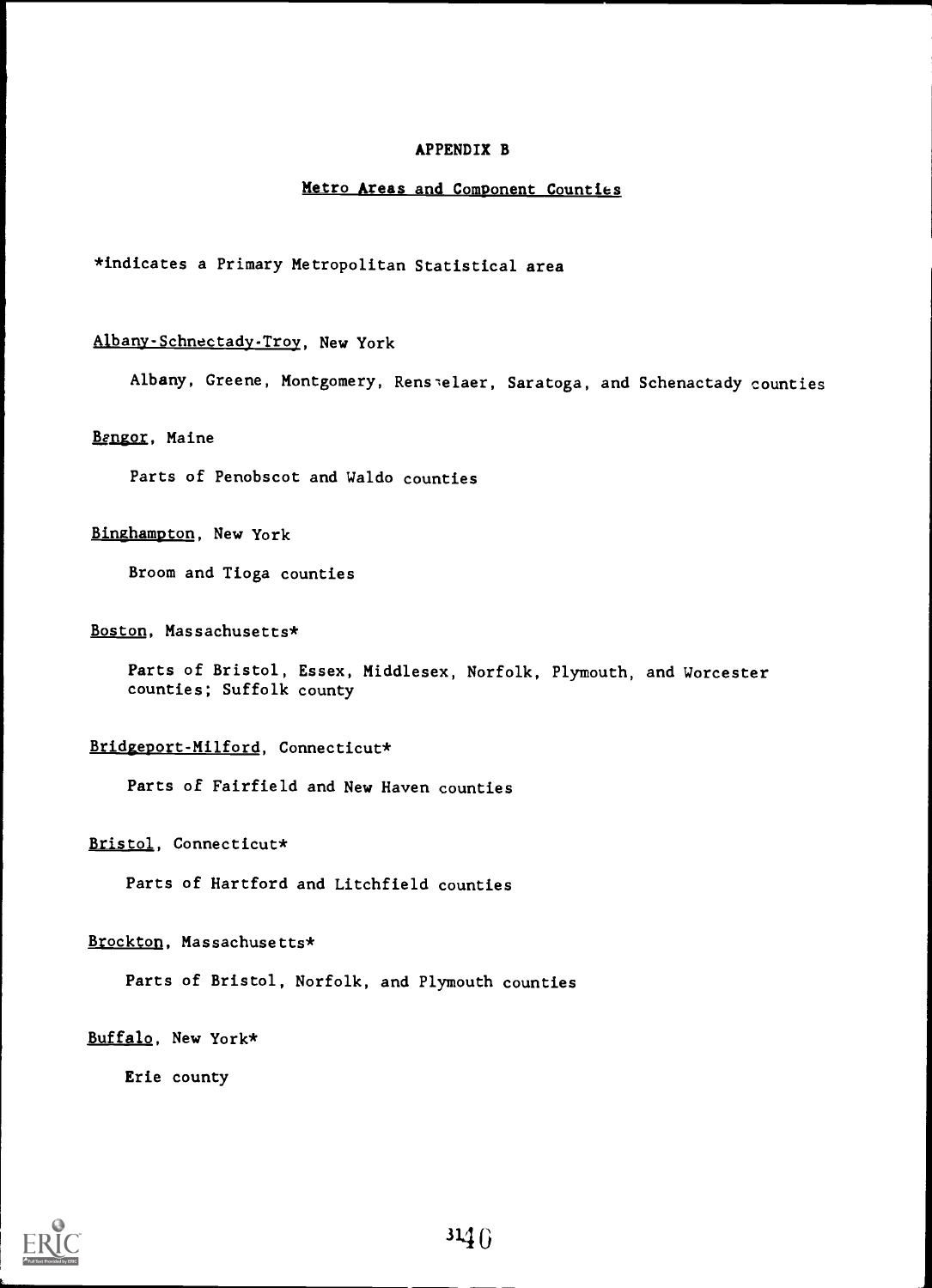#### Burlington, Vermont

Parts of Chittenden, Franklin, and Grand Isle counties

#### Danbury, Connecticut\*

Parts of Fairfield and Litchfield counties

#### Elmira, New York

Chemung county

#### fall River, Massachusetts\*

Parts of Bristol County, MA; parts of Newport County, RI

## Fitchburg-Leominster, Massachusetts

Parts of Middlesex and Worcester counties

## Glens Falls, New York

Warren and Washington counties

#### Hartford, Connecticut\*

Parts of Hartford, Litchfield, Middlesex, New London, and Tolland counties

#### Lawrence-Haverhill, Massachusetts

Parts of Essex County, MA; parts of Rockingham County, NH

#### Lewiston-Auburn, Maine

Parts of Androscoggin county

#### Lowell, Massachusetts\*

Parts of Middlesex County, MA; parts of Hillsborough County, NH

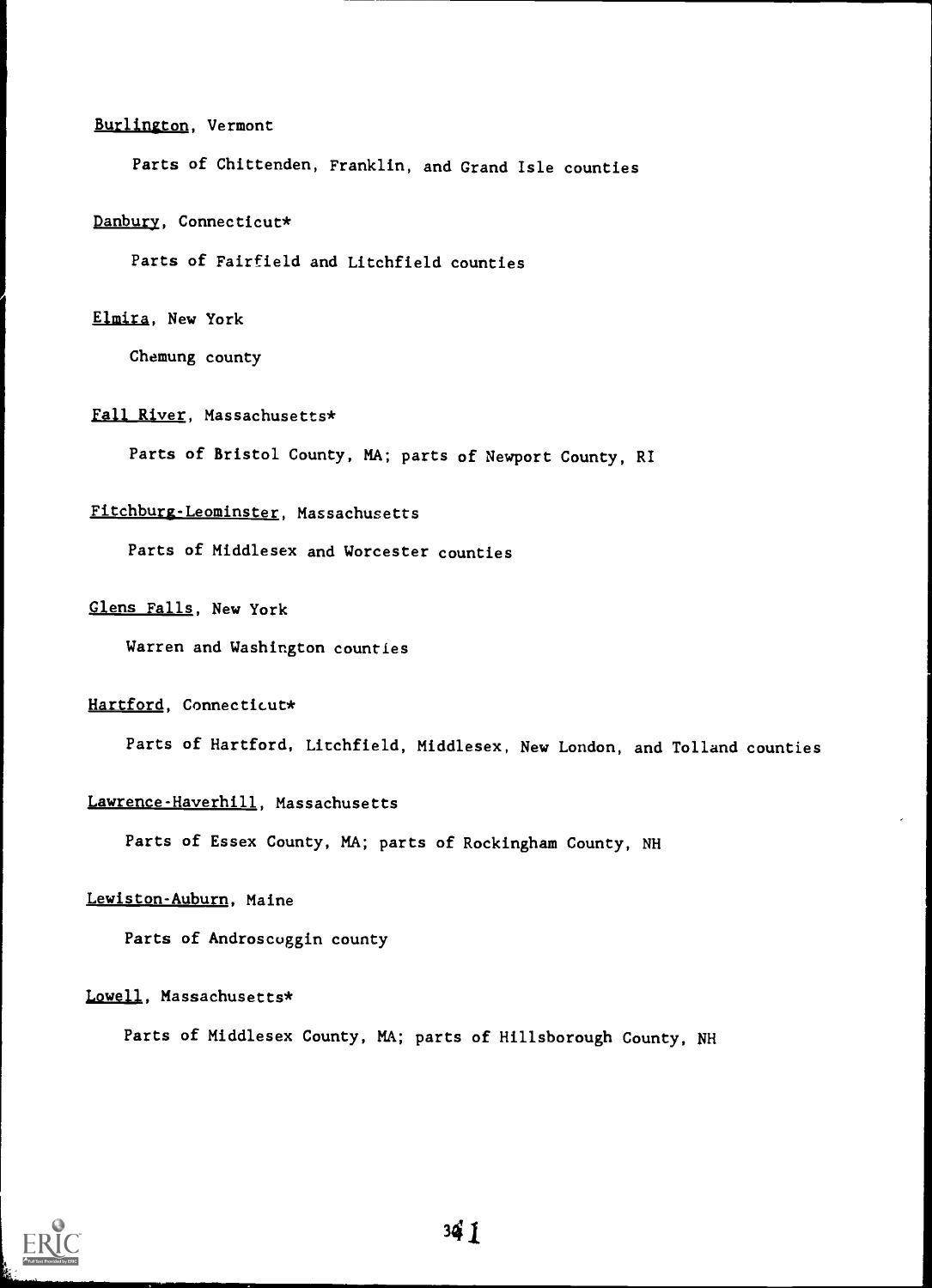## Manchester, New Hampshire

Parts of Hillsborough, Merrimack, and Rockingham counties

## Middleton, Connecticut\*

Parts of Middlesex county

## Nashua, New Hampshire\*

Parts of Hillsborough and Rockingham counties

## Nassau-Suffolk, New York\*

Nassau and Suffolk counties

## New Bedford, Massachusetts

Parts of Bristol and Plymouth counties

## New Haven-Meriden, Connecticut

Parts of Middlesex and New Haven counties

## New London-Norwich, Connecticut

Parts of New London and Windham Counties, CT; parts of Washington County, RI

## New York, New York\*

Bronx, Kings, New York, Putnam, Queens, Richmond, Pockland, and Westchester counties

## Niagra Falls, New York\*

Niagra county

## Norwalk, Connecticut\*

Parts of Fairfield county

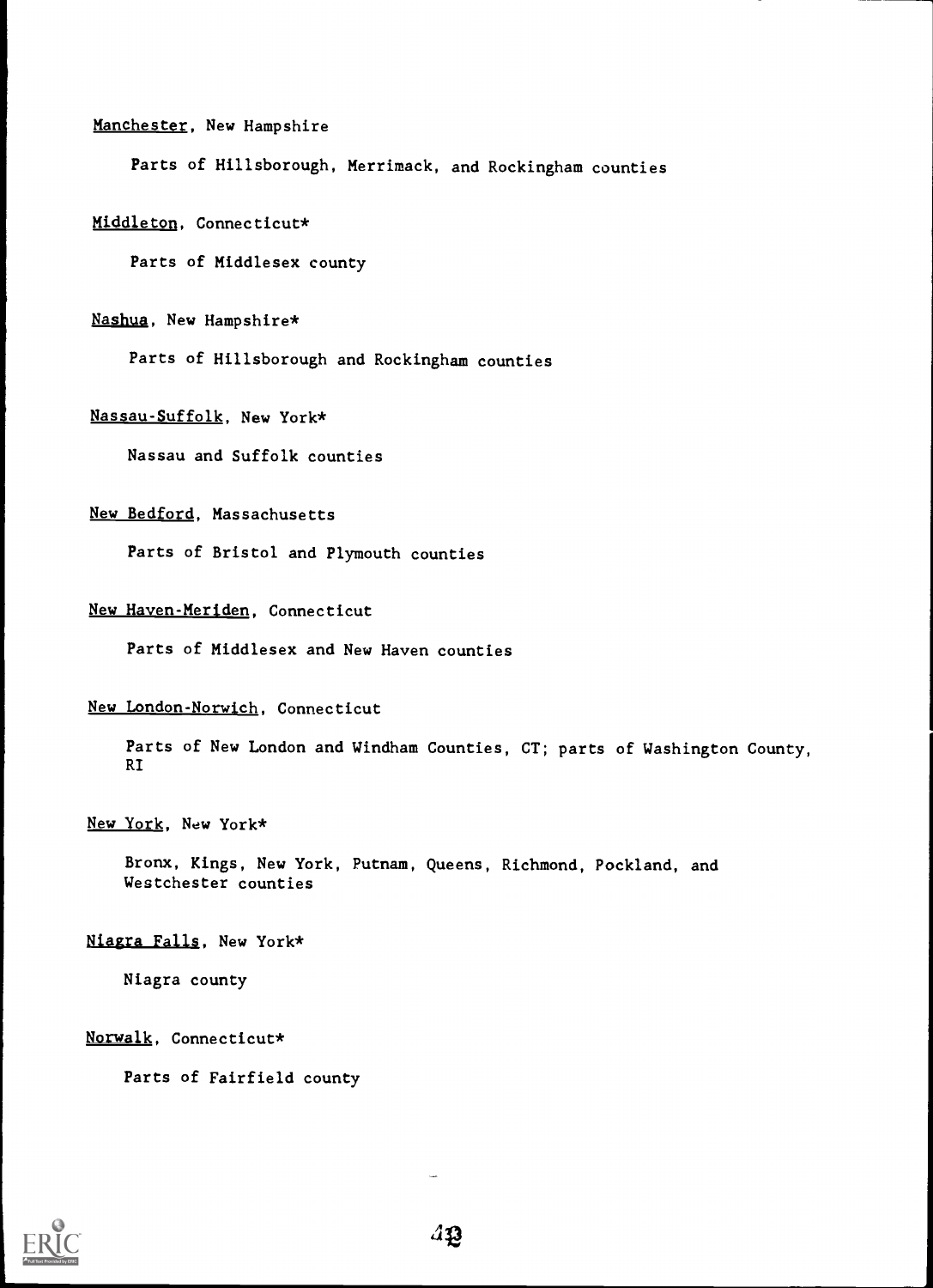#### Orange County, New York\*

Orange County

## Pawtucket-Woonsocket, Rhode Island

Parts of Providence County, RI; parts of Bristol, Norfolk, and Worcester Countiez, MA

## Pittsfield, Massachusetts

Parts of Berksnire County

## Portland, Maine

Parts of Cumberland and York counties

## Portsmouth-Dover-Rochester, New Hampshire

Parts of 'tockingham and Stafford Counties, NH; part of York County, ME

## Poughkeepsie, New York

Dutchess county

#### Providence, Rhode Island\*

Parts of Bristol, Kent, Newport, Providence, and Washington counties

## Rochester, New York

Livingston, Monroe, Ontario, Orleans, and Wayne counties

## Salem-Gloucester, Massachusetts

Parts of Essex county

## Springfield, Massachusetts

Parts of Hampden and Hampshire counties

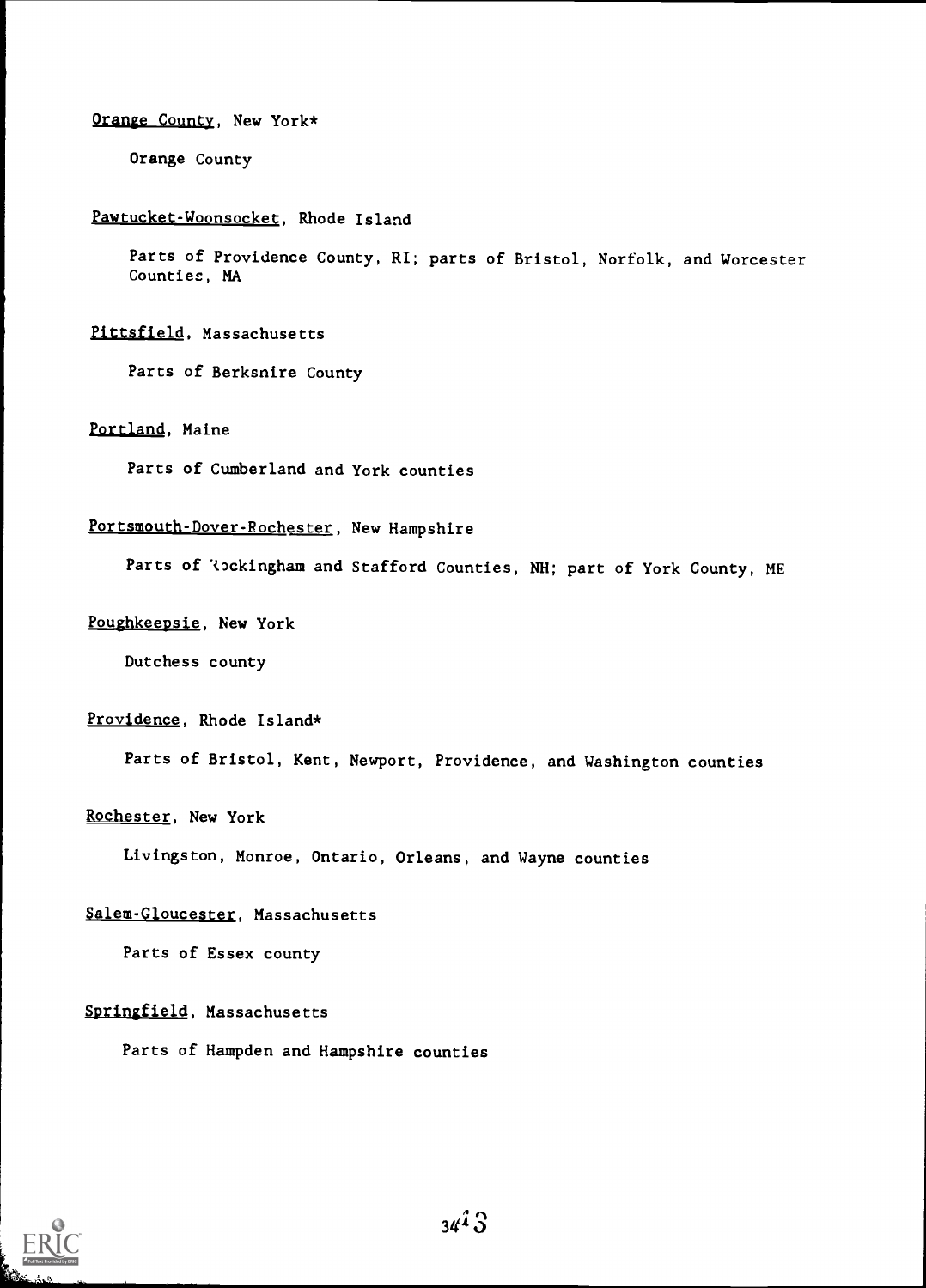## Stamford, Connecticut

Parts of Fairfield county

## Syracuse, New York

Madison, Onondaga, and Oswego counties

## Utica-Rome, New York

Heikimer and Oneida counties

## Waterbury, Connecticut

Parts of Litchfield and New Haven counties

## Worcester, Massachusetts

Parts of Worcester county